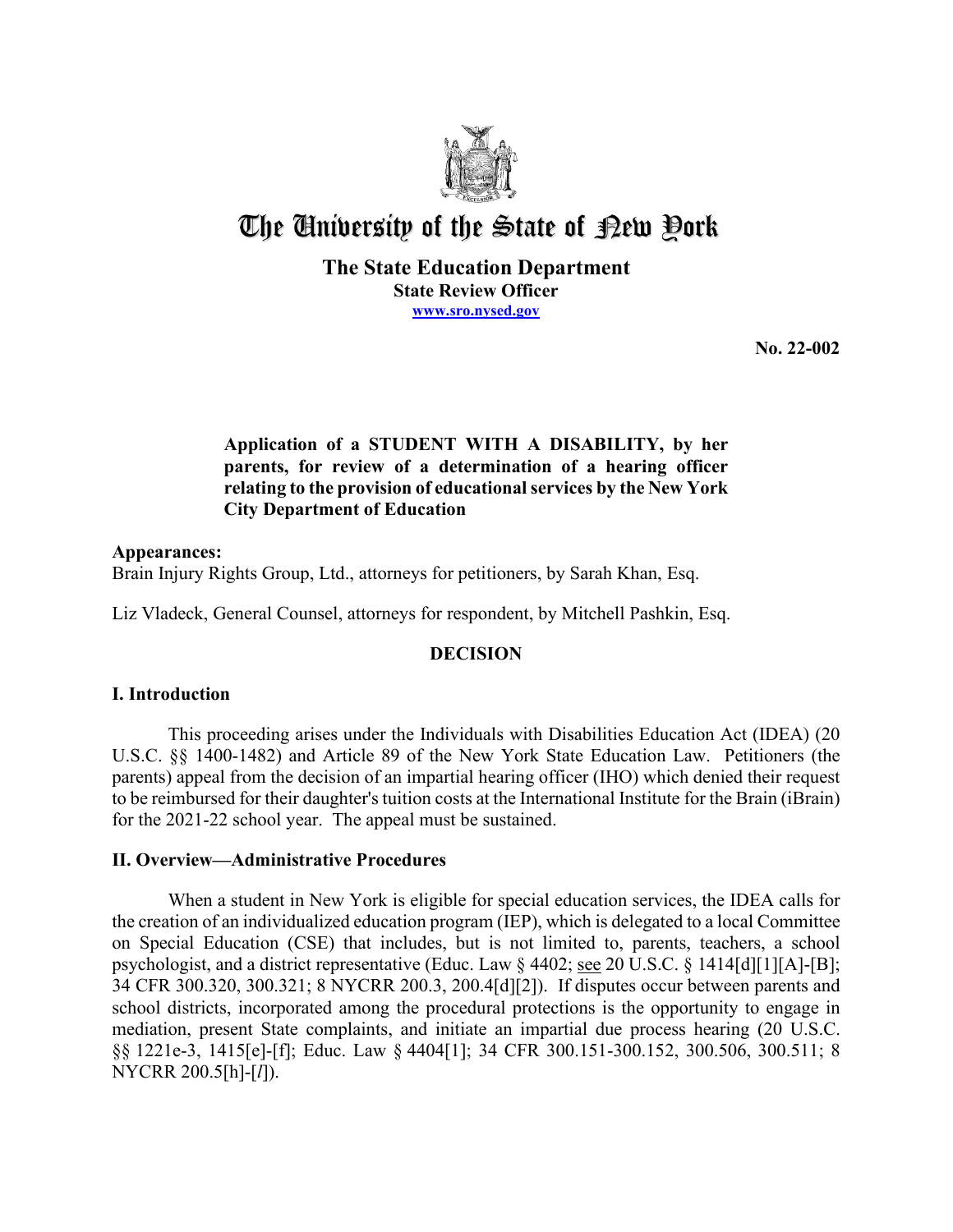disputed matters between parents and school districts regarding "any matter relating to the 300.507[a][1]). First, after an opportunity to engage in a resolution process, the parties appear at NYCRR 200.5[j]). An IHO typically conducts a trial-type hearing regarding the matters in dispute process (34 CFR 300.510[b][2], [c], 300.515[a]; 8 NYCRR 200.5[j][5]). A party may seek a IHO is binding upon both parties unless appealed (Educ. Law § 4404[1]). New York State has implemented a two-tiered system of administrative review to address identification, evaluation or educational placement of a student with a disability, or a student suspected of having a disability, or the provision of a free appropriate public education to such student" (8 NYCRR 200.5[i][1]; see 20 U.S.C. § 1415[b][6]-[7]; 34 CFR 300.503[a][1]-[2], an impartial hearing conducted at the local level before an IHO (Educ. Law § 4404[1][a]; 8 in which the parties have the right to be accompanied and advised by counsel and certain other individuals with special knowledge or training; present evidence and confront, cross-examine, and compel the attendance of witnesses; prohibit the introduction of any evidence at the hearing that has not been disclosed five business days before the hearing; and obtain a verbatim record of the proceeding (20 U.S.C. § 1415[f][2][A], [h][1]-[3]; 34 CFR 300.512[a][1]-[4]; 8 NYCRR 200.5[j][3][v], [vii], [xii]). The IHO must render and transmit a final written decision in the matter to the parties not later than 45 days after the expiration period or adjusted period for the resolution specific extension of time of the 45-day timeline, which the IHO may grant in accordance with State and federal regulations (34 CFR 300.515[c]; 8 NYCRR 200.5[j][5]). The decision of the

Officer (SRO) (Educ. Law § 4404[2]; <u>see</u> 20 U.S.C. § 1415[g][1]; 34 CFR 300.514[b][1]; 8 NYCRR 200.5[k]). The appealing party or parties must identify the findings, conclusions, and 300.514[b][2]; 8 NYCRR 279.12[a]). The SRO must ensure that a final decision is reached in the review and that a copy of the decision is mailed to each of the parties not later than 30 days after A party aggrieved by the decision of an IHO may subsequently appeal to a State Review orders of the IHO with which they disagree and indicate the relief that they would like the SRO to grant (8 NYCRR 279.4). The opposing party is entitled to respond to an appeal or cross-appeal in an answer (8 NYCRR 279.5). The SRO conducts an impartial review of the IHO's findings, conclusions, and decision and is required to examine the entire hearing record; ensure that the procedures at the hearing were consistent with the requirements of due process; seek additional evidence if necessary; and render an independent decision based upon the hearing record (34 CFR the receipt of a request for a review, except that a party may seek a specific extension of time of the 30-day timeline, which the SRO may grant in accordance with State and federal regulations (34 CFR 300.515[b], [c]; 8 NYCRR 200.5[k][2]).

## **III. Facts and Procedural History**

Disability, Appeal No. 18-122). The student has received diagnoses of cerebral encephalopathy, the 2020-21 school year, the student attended a 6:1+1 classroom at iBrain and received five 30- minute sessions per week of individual academic instruction in addition to small group instruction The student in this matter has been the subject of prior appeals to the Office of State Review (Application of a Student with a Disability, Appeal No. 19-058, Application of a Student with a seizure disorder, microcephaly, hypertonia, and legal blindness-visual impairment and she is nonambulatory, is nonverbal, and uses prescribed eyeglasses (Dist. Exs. 8 at p. 2; 9 at p. 2). During throughout the day, 1:1 paraprofessional services, occupational therapy (OT), physical therapy (PT), speech-language therapy, assistive technology, and vision education services (see Parent Ex. D at p. 1; Dist. Ex. 9 at p. 2).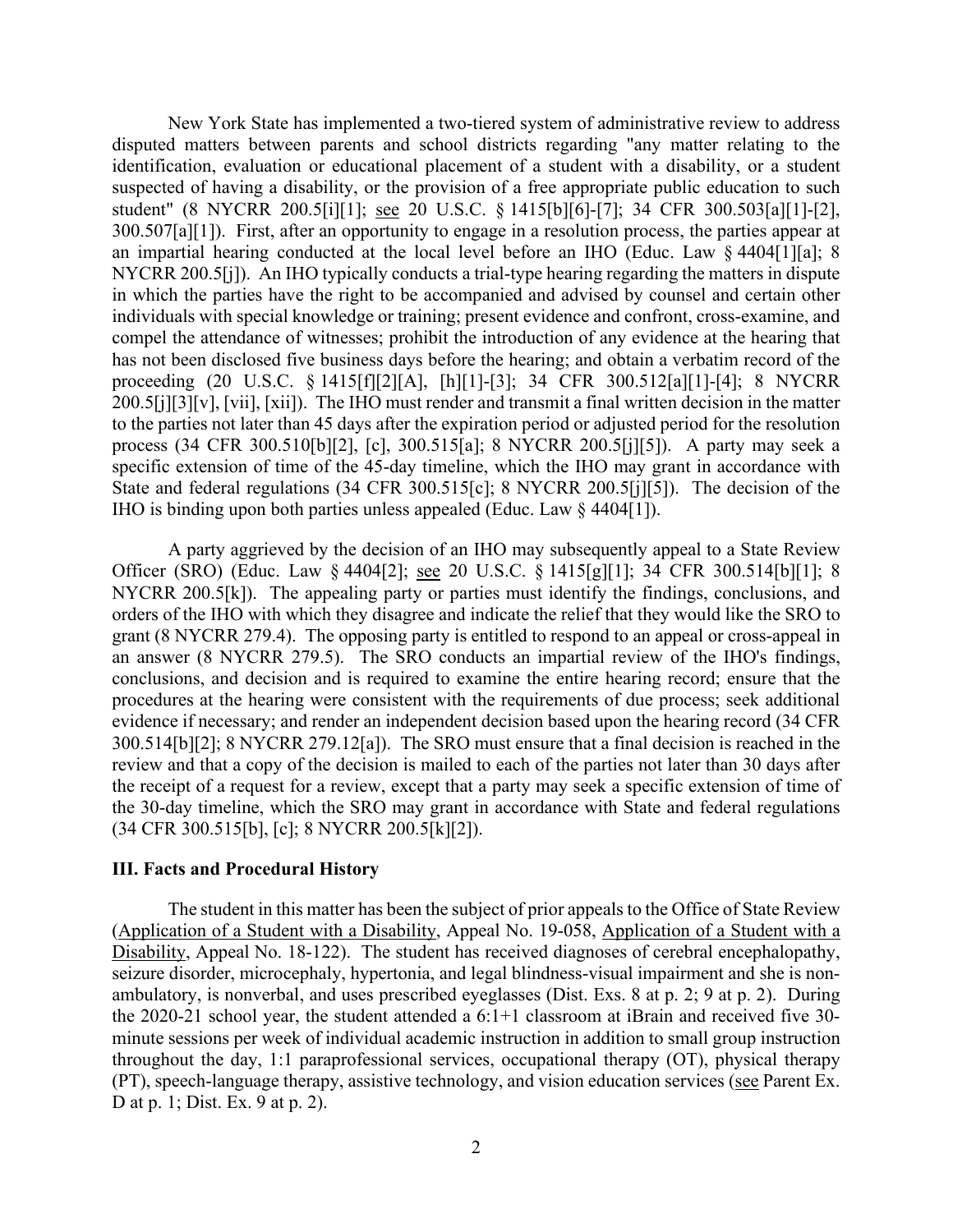In January 2021 the district conducted a bilingual social history update with the student's parents (Dist. Ex. 8 at pp. [1](#page-2-0)-3).<sup>1</sup> According to the parents the student had seizures daily with her last seizure occurring on the morning of the interview and, at that time, she continued to take seizure medication twice daily (id. at p. 2). The parents also reported that the student did not suffer from asthma or allergies to food or medication and had not had any surgeries or hospitalizations in the past year, and that there were no concerns with the student's hearing (*id.*). Reportedly, the student required maximum adult assistance with all activities of daily living (ADLs) including feeding and toileting and the parents continued to receive 30 hours of respite services used during the week as needed (*id.*). The report indicated that at this time, the parents agreed with the district's recommendations made at "the last IEP meeting" but disagreed with the "program recommendation" of a district specialized school and continued to believe that iBrain was an appropriate school placement for the student (*id.* at p. 1).

 assessment and that the parents completed "this version" of the assessment (Dist. Ex. 7 at p. 1). attention and listened (Dist. Exs. 7 at p.1; 8 at p. 2). A January 2021 district-conducted, level 1 vocational assessment indicated that the student was legally blind and therefore could not complete a visual version of the alternate vocational According to her parents the student enjoyed music, listening to cartoons, getting attention from the family, and going out into the community and that when her brother read to her, she paid

 9 at pp. 1-7). At that time, the student received five 60-minute sessions per week of speechand supervision in order to complete academic tasks (id. at pp. 2-3, 6). The parent reported that In February 2021 the district arranged for a speech-language evaluation to determine whether the student continued to be eligible for school-based speech-language services (Dist. Ex. language therapy (id. at p. 2). Reportedly the student was provided with a "Switch" for communication, her teacher used a tablet in the classroom to help the student communicate, and the student required "[a]lternative [a]ugmentative [c]ommunication (AAC)" devices, an adapted environment, multisensory supports, individual and direct instruction and continual adult support the student did not have a tablet for communication at home and that they used the student's routines and schedules for communication and to help meet the student's wants and needs (id. at p. 2).

 The speech-language pathologist found that the student's ability to reach and handle toys skills (Dist. Ex. 9 at p. 3). Using an expressive/receptive informal assessment, the speech-language ("ahh" and "ohh"), and produced two bilabial consonant /B/ in "ba" and /M/ in "am" or in isolation (id.). Examination of the student's oral-peripheral speech mechanism revealed grossly low tone; and habitual open mouth posture but again within functional limits (id. at p. 4). With respect to was very limited, that she needed maximum assistance, and relied significantly on her auditory pathologist found that the student smiled at people and familiar voices, cooed and made sounds other than crying to communicate pleasure and displeasure, used two different vowel sounds intact, high and narrow palate; unremarkable dentition and velopharyngeal closure; labial, lingual, and cheek structures with low tone but within functional limits, and jaw structure with low tone hearing, the speech-language pathologist found that, subjectively, the student turned her head

<span id="page-2-0"></span> $<sup>1</sup>$  A speech-language evaluation report indicated that English and Spanish were the main languages spoken in the</sup> student's home (Dist. Ex. 9 at p. 2).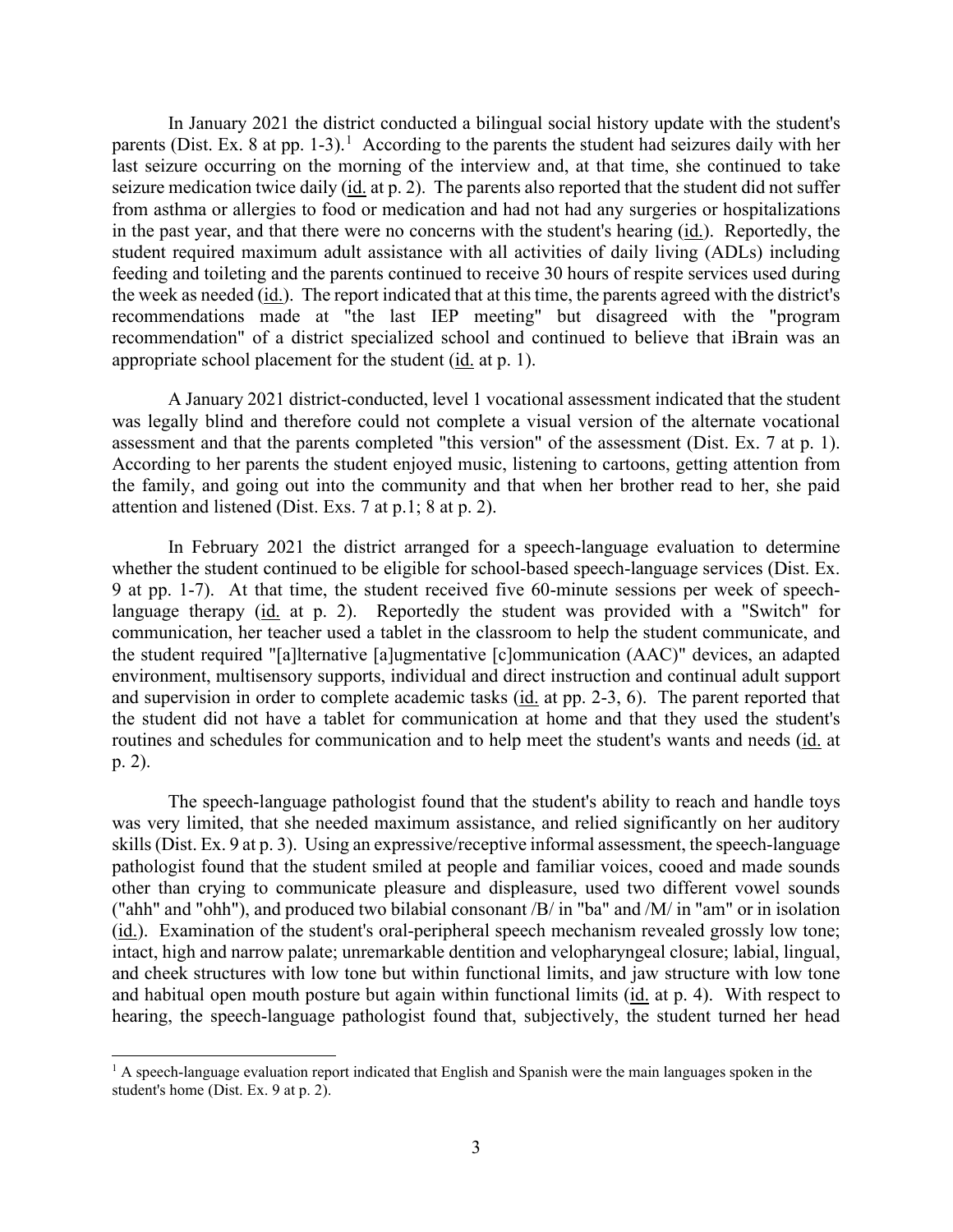toward the source of sound presented bilaterally and responded to familiar voices more was pending (id.). The speech-language pathologist indicated that the areas of language, pragmatic "remained non-verbal during the evaluation" (id. at pp. 3-5). consistently than unfamiliar voices (id. at p. 5). He noted that objective measuring of the student's hearing was not conducted at the time of the assessment and that further audiological evaluation language skills, fluency, and voice/articulation could not be assessed because the student

 In sum, the speech-language pathologist found that due to the student's brain injury there thinking, judgment, problem solving and information processing, and speech (Dist. Ex. 9 at p. 5). language skills (id.). According to the speech-language pathologist, the student needed to turn taking communication skills with peers and adults and also needed to continue to work toward p. 6). The speech-language pathologist noted there was both the presence of a disability and an  $(\underline{\text{id}}. \text{ at pp. } 5\text{-}6).$ were several impairments in her cognition, language, memory, attention, reasoning, abstract He concluded that the student presented with severe weakness in receptive and expressive incorporate AAC in both receptive and expressive tasks, purposeful emotional connection, and developing expressive communication via the use of AAC and multimodal communication (id. at adverse educational effect as a result of severely delayed language skills and that the student would continue to benefit from effective strategies and therapeutic intervention to improve her use and understanding of language and therefore, he recommended that speech-language therapy continue

 feeding difficulties, and visual impairment as well as a record of severe cognitive impairment (Dist. Ex. 10 at p. 2). The occupational therapist reported that the student's June 2020 IEP mandate goals and noted that the student's participation was highly dependent on her state of arousal and and active participation in sessions (*id.*). It was further reported that the student was dependent on required neck/head, lumbar, thigh supports and other positioning safety features (id. at p. 3). feed or perform any self-care or functional tasks and was not holding objects and bringing them to her mouth, banging objects together, or transferring an object from one hand to the other (id.). In sum, the occupational therapist stated that the student presented with global sensory motor ensure that there was carryover from therapy across environments (classroom, lunchroom, and home) (id.). The occupational therapist included recommended annual goals which targeted upper body strength, endurance, and control (*id.* at p. 4). In addition to some of the diagnoses identified above, a February 2021 OT evaluation report stated that the student's medical history was remarkable for diagnoses of cerebral palsy (spastic quadriparesis) with bilateral hip contractures, Lennox Gastaut with intractable epilepsy, stipulated four 60-minute sessions per week of OT to address academic, play/leisure, and self-care that she benefited from vestibular, proprioceptive, and auditory input to increase her arousal level caregivers for all transfers, positioning, and wheelchair mobility, and that she presented with spastic quadriplegia and maintained her hands in a fist position, had splints for both hands, and According to the OT evaluation report the student could use her hands to activate switches and would maintain hold on an object placed in her hand but at that time, was not using her hands to delays/deficits and would benefit from OT intervention to maximize her functional potential, recommended the continuation of the current OT mandate, and noted that steps should be taken to increasing the student's motor skills, moving hand with object to produce sound, and increasing

A February 2021 PT evaluation report stated that the student required a classroom with minimal external visual and auditory stimuli with an emphasis on individual and small group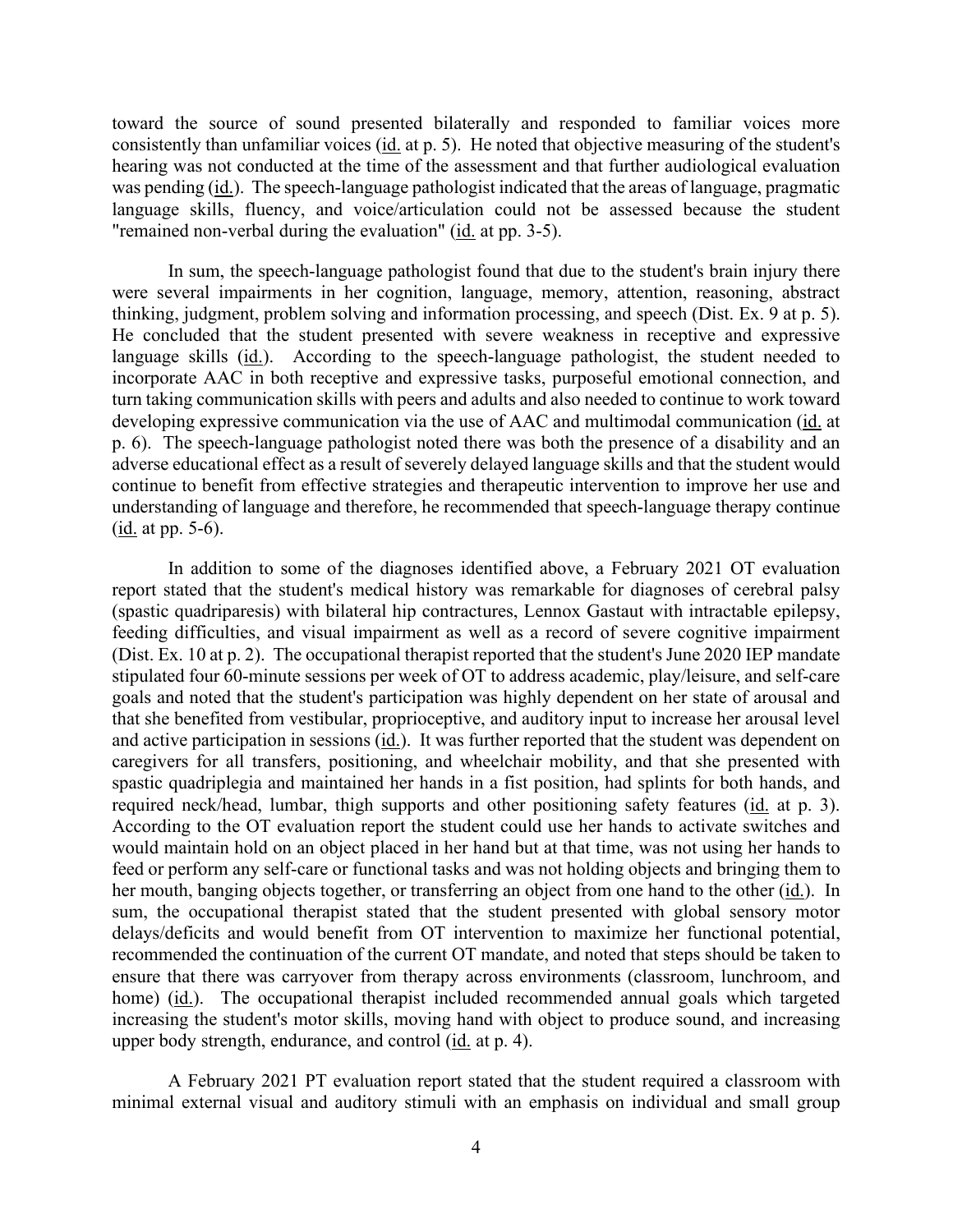breaks (Dist. Ex. 11 at p. 3). At that time, the student was receiving one 60-minute session per week of assistive technology services and had trialed various switches and access points with which she had showed inconsistent success  $(id)$ . According to the report, the student therefore continued to rely on using a "Big Mack" voice output switch since a better access had not been found (id. at pp. 3-4). The physical therapist reported that the student needed a great deal of academic curriculum and being exposed to different activities and items (id. at p. 4). instruction and that to support the student's difficulties in concentrating and low arousal levels, several modifications were implemented including moving the student to a less crowded area of the classroom, breaking up academic sessions into shorter periods of time to capitalize on her periods of alertness, dimming the lighting, providing ample wait time, and using short music consistent support to show and maintain interest in a variety of items and activities; continued to practice making choices and indicating her desired item through reaching, activating the switch, or smiling; and would benefit from generalizing independent activation of her switch in her

 at p. 4). According to the evaluation report the student exhibited inadequate postural and head instability and was dependent with all ADLs including dressing, hygiene, and toileting needs (*id.*). physical therapist recommended the student continue with PT (id. at p. 5). The PT evaluation report reflected that at mealtime the student consumed pureed foods and nectar thick water via a spoon, required moderate cues to open her mouth to the spoon for feeding and prompting to swallow, and took one to one and a half hours to complete meals (Dist. Ex. 11 control for oral motor functioning while also presenting with low muscle tone (hypotonia) of the trunk, shoulder girdle, head/neck, jaw, lips, and tongue resulting in overall weakness and The student's lower extremity range of motion (ROM) was restricted especially on the right side of her body, she demonstrated weakness in her postural muscles and had rounded shoulders with sitting activity, was unable to stand, was non-ambulatory, required two person assist to transfer to the wheelchair, and was dependent with rolling, sitting, and prone positioning (id. at pp. 4-5). The

 In March 2021 iBrain developed an IEP for the student for the remainder of the 2020-21 school year to be implemented March 8, 2021 (Parent Ex. D at pp. 1-48). The iBrain IEP provided and one 60-minute session per month of individual parent counseling and training; in addition, the 48). The iBrain IEP contained supports including an AAC device and switches and accompanying mounts and interface software, two person transfers, and school personnel training (*id.* at p. 47). for a 12-month program in a 6:1:1 special class; related services of two 60-minute sessions per week of individual vision education services, five 60-minute sessions per week of individual speech-language therapy, five 60-minute sessions per week of individual PT, four 60-minute sessions per week of individual OT, one 60-minute session per week of individual assistive technology services, one 60-minute session per week each of individual and group music therapy, IEP provided for the support of a full-time 1:1 paraprofessional and a school nurse (id. at pp. 32-

 IEP to be implemented beginning March 19, 2021 (Parent Ex. E at pp. 1-7; Dist. Exs. 1 at pp. 1-5; 2 at pp. 1-62; 3). Finding the student eligible for special education and related services as a student class placement in a district specialized school with school nurse services, OT, PT, speech-In March 2021 the CSE convened to conduct the student's annual review and develop an with multiple disabilities the CSE recommended a 12-month program consisting of a 6:1+1 special language therapy, music therapy, vision education services, and parent counseling and training (Dist. Ex. 2 at pp. 1, 52-53, 54). The CSE also recommended that the student receive full-time, individual health paraprofessional services, special transportation including 1:1 paraprofessional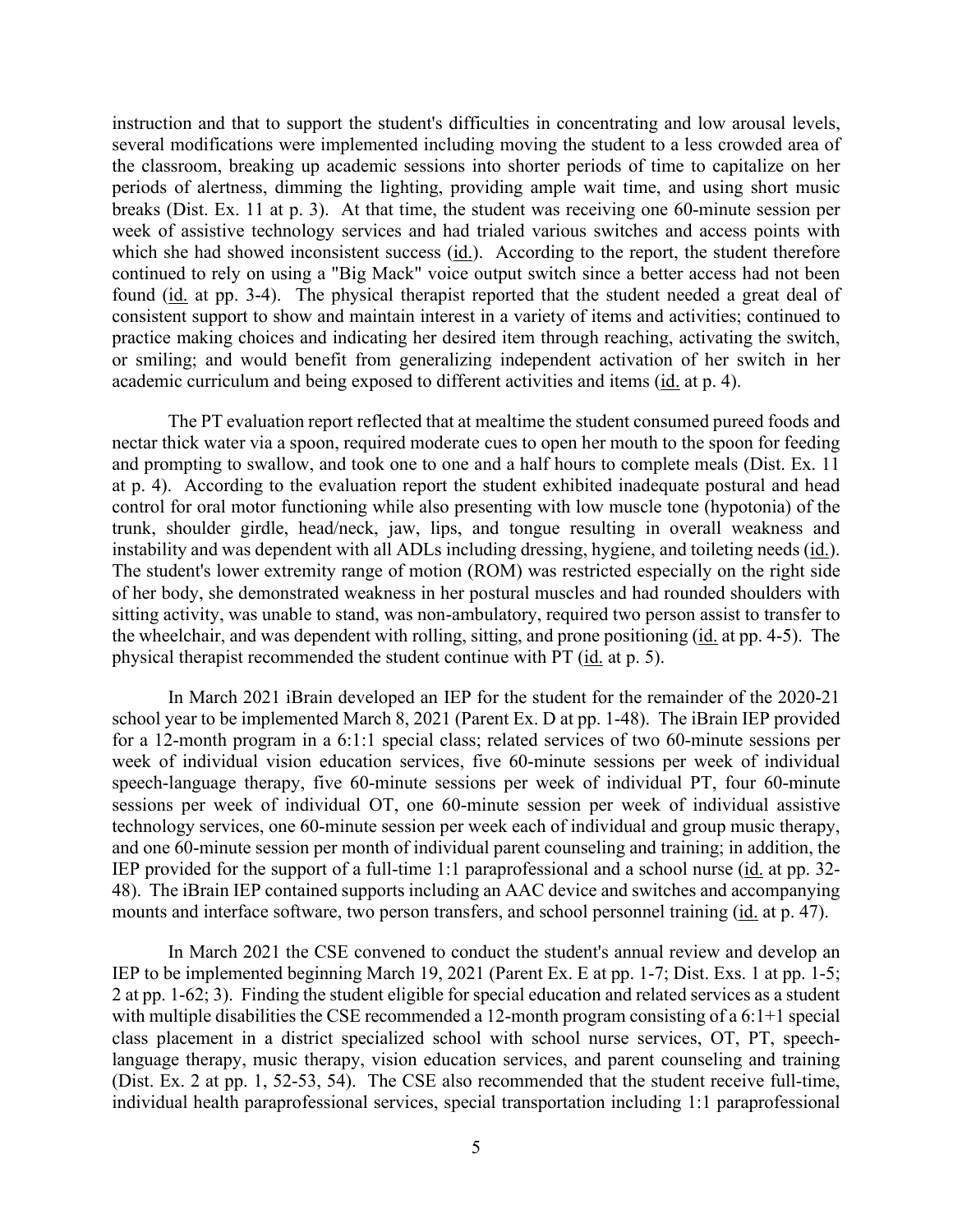services, transportation from the closest curb location to school, and a wheelchair lift bus with air conditioning, individual assistive technology services including the use of switches, and supports for school personnel  $(id.$  at pp. 53-54, 57-58).

 The CSE reconvened in May 2021 (Dist. Ex. 4 at pp. 1-5; 5 at pp. 1-60; 6). The CSE recommended the same program, services, and supports recommended in March 2021 (compare Dist. Ex. 2 at pp. 1-62, with Dist. Exs. 5 at pp. 1-60; 12 at pp. 1-7).

In June 2021 the district provided the parents with a school location letter identifying the specific school location at which the student's program would be provided (Dist. Ex. 12 at pp. 8- 10).

 program and placement for the student for the 2021-22 extended school year and advised the district of their intention to place the student at iBrain and seek public funding for the cost of the On June 23, 2021, the parents notified the district that they were rejecting the district's student's placement (Parent Ex. F at pp. 1-2). $^2$ 

recommended for a 1:1 nurse (compare Parent Ex. D at p. 1, with Parent Ex. G at p. 1). As such, iBrain changed the student's program recommendation by adding 1:1 nursing services and In July 2021 iBrain updated the student's March 2021 iBrain IEP by adding the notations that the student was hospitalized in June 2021, had a g-tubed placed, and was now being increasing OT to five 60-minute sessions per week "in order to continue working on energy level and engagement in a range of academic and self-care tasks in the school setting on a daily basis" (compare Parent Ex. D at p. 46, with Parent Ex. G at pp. 10, 46).

 extended school year beginning on July 7, 2021 (Parent Ex. H at pp. 1-7). On July 1, 2021, the parents executed an enrollment contract with iBrain for the 2021-22

#### **A. Due Process Complaint Notice**

the student a FAPE for the 2021-22 extended school year (Parent Ex. A at p. 1).<sup>3</sup> First, the parents the student as a student with a traumatic brain injury (*id.* at p. 3). The parents then alleged that the district failed to provide individual and direct parent counseling and training and mandate an individual 1:1 nurse (id. at pp. 3-4). Next, the parents argued that the district failed to recommend an appropriate school location, specifically citing that the district's recommended 6:1+1 special class placement was for students on the autism spectrum and the specialized public school program indicated on the student's IEP (id. at p. 4). Additionally, the parents asserted that the placement In a due process complaint notice dated July 7, 2021, the parents alleged the district denied argued that the district failed to identify the appropriate disability category and properly classify did not offer the extended school day necessary to implement the mandated related services

<span id="page-5-0"></span><sup>&</sup>lt;sup>2</sup> The parents' reference to "extended school year" includes services provided to the student in July and August 2021 (see generally Parent Exs. A at p. 1; H at p. 1; M  $\P$  2).

<span id="page-5-1"></span><sup>&</sup>lt;sup>3</sup> The parents also asserted that the student's pendency entitlements included direct payment of tuition and costs for related services at iBrain and direct payment of special transportation services and support costs to and from iBrain (Parent Ex. A at p. 2).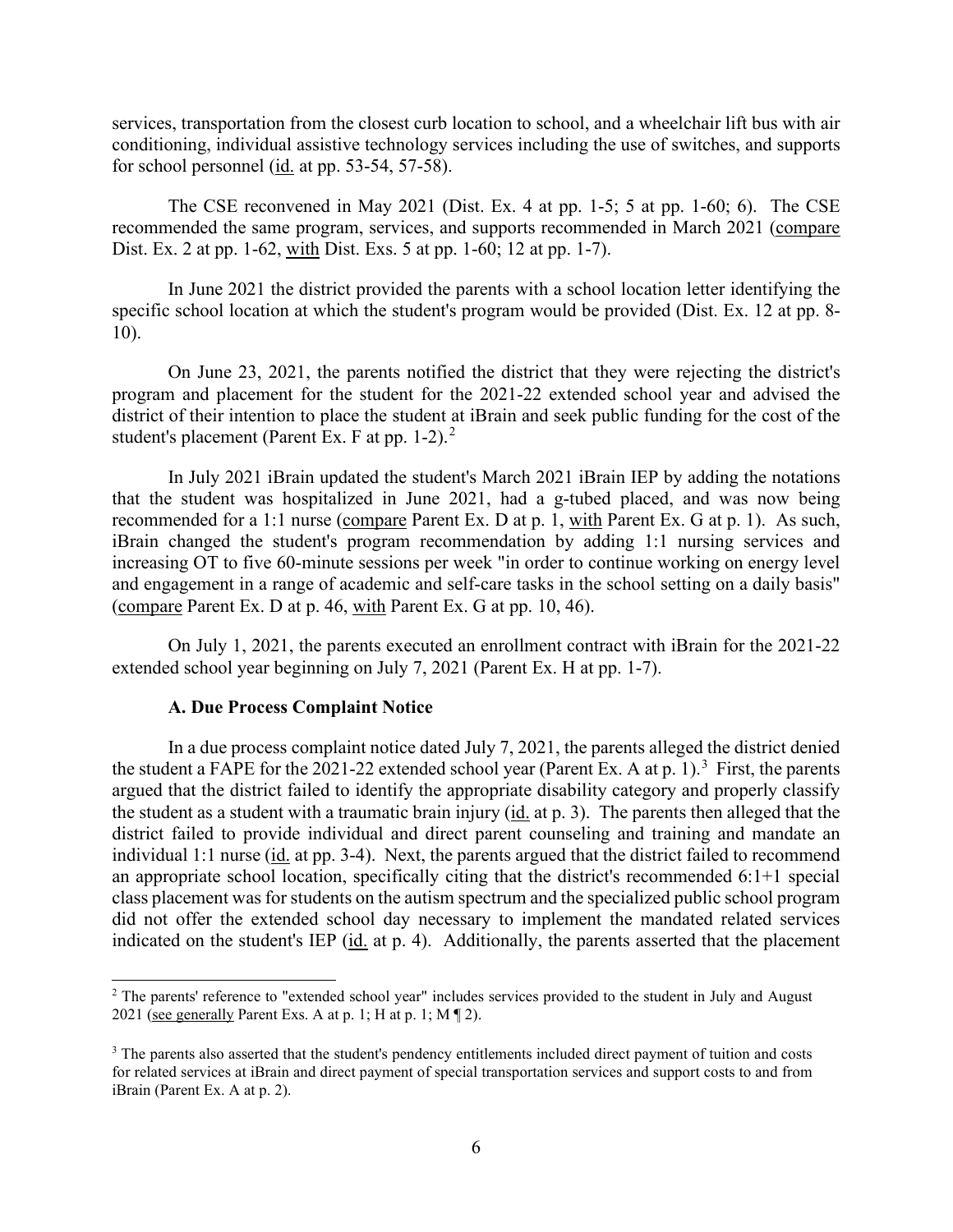student's academic, medical, behavioral/social, physical, and management needs (id.). Further, the challenges regarding the qualifications of district staff and providers, and the district's ability to needed to make meaningful progress (id. at p. 5). The parents also argued that iBrain was an bar reimbursement (*id.* at pp. 3, 5). failed to group the student with other students with brain-based injuries to ensure the type of educational needs the student required, and did not have an environment properly matched to the parents "reserve[d] the right to raise any other procedural or substantive issue that may come to their attention during the pendency of the litigation of this matter, including, but not limited to" maintain an appropriate student-to-staff ratio and provide the student with all related services appropriate placement for the 2021-22 extended school year to address the student's academic, physical, and social/emotional needs and that there were no equitable considerations which would

 As resolution the parents requested an order declaring that the district denied the student a paraprofessional and/or nurse" services, and reimbursement and/or prospective funding of special porter services as required (Parent Ex. A at p. 5). Additionally, the parents requested a new CSE meeting, and an order compelling the district to provide assistive technology services and AAC devices and reimburse the parents for all associated costs (id.). FAPE during the 2021-22 extended school year and that iBrain was appropriate, funding for the cost of full tuition at iBrain for the 2021-22 extended school year including related services, "1:1 education transportation with limited travel time and a transportation paraprofessional, nurse, or

## **B. Events Post-Dating the Due Process Complaint Notice**

 In a letter dated July 14, 2021, the district acknowledged the parents' disagreement with and seek reimbursement from the district (Parent Ex. J). The district further advised that the parents' claim was "not appropriate for settlement" (id.). On July 27, 2021, the parents executed a the CSE's recommendations and their intent to unilaterally enroll the student at a private school contract with a transportation services company to provide the student's transportation to and from iBrain from July 1, 2021 through June 30, 2022 (Parent Ex. L at pp. 1-5).

#### **C. Impartial Hearing Officer Decision**

On August 16, 2021 a pre-hearing conference was held at which the parents requested a pendency hearing (IHO Decision at p. 1; Tr. pp. 1-15; Parent Ex. B at pp. 1-5). In an interim order issued on the same date, the IHO found that the parties agreed that an unappealed decision by a different IHO issued on April 26, 2021 established the basis of pendency and constituted the last agreed upon educational placement for the student and ordered the district to pay the student's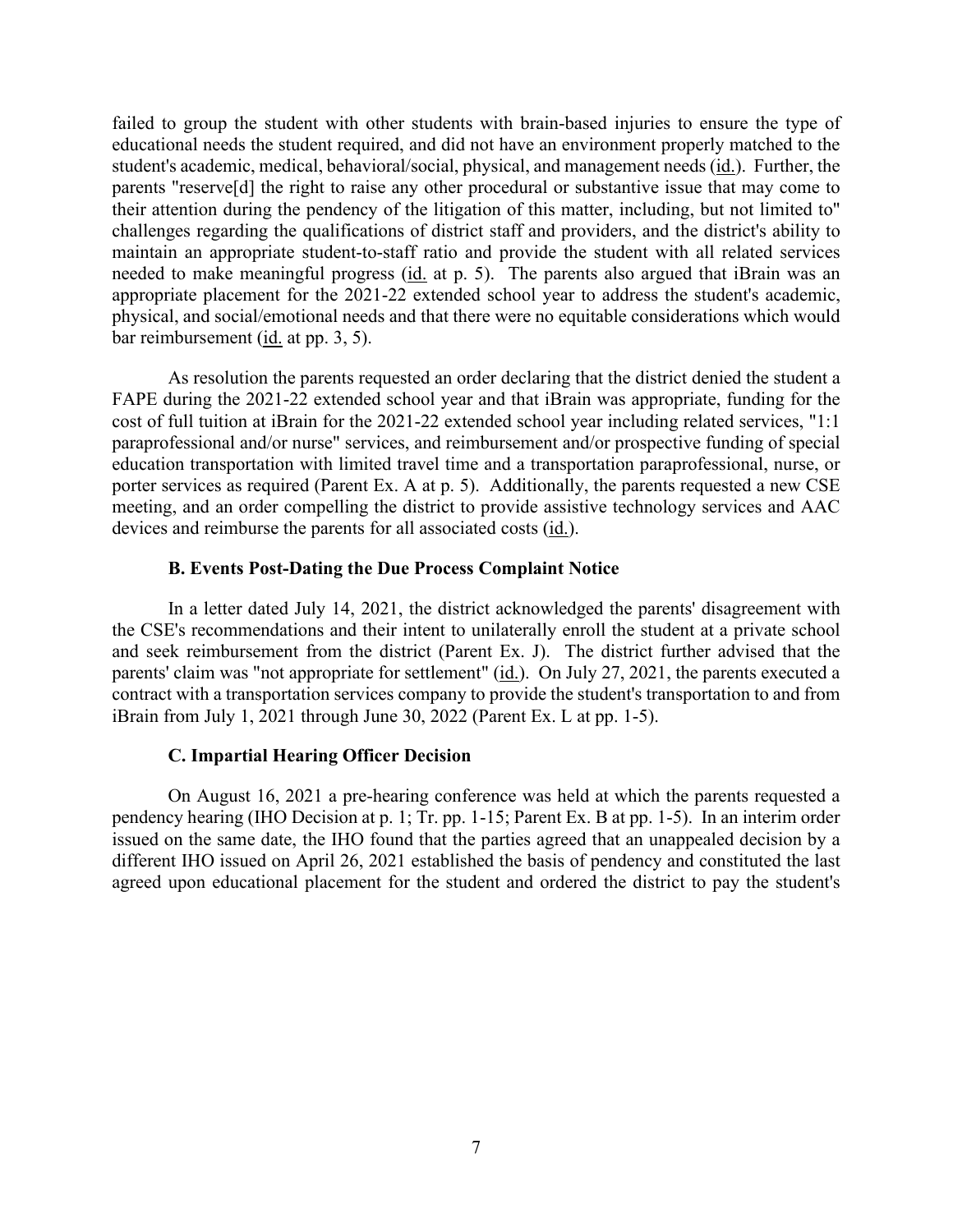tuition for the 2021-22 extended school year including the costs for special transportation (Parent Ex. B at pp. 1-5; see August 16, 2021 Parent Ex. B).<sup>[4,](#page-7-0) [5](#page-7-1)</sup>

 impartial hearing on the merits on October 18, 2021 (IHO Decision at p. 1; Tr pp. 16-73). In a decision dated November 21, 2021, the IHO determined that the district conceded that it did not provide a FAPE to the student and that the burden shifted to the parents who were seeking tuition Decision at pp. 2-3). Additionally, the IHO found that the parents withdrew their request for available" (<u>id.</u> at p. 2). A status conference was held on September 14, 2021 and the parties proceeded to an reimbursement for the 2021-22 school year in furtherance of a unilateral placement at iBrain (IHO transportation reimbursement "when these records and/or testimony were not forthcoming or

 IHO found that it was unclear when the student's need for nursing care arose and whether the claim for nursing services and found that the parents were not precluded from raising the issue (*id.* First, with respect to the district's argument that the parents were precluded from requesting reimbursement for nursing services as this request was not articulated in their 10-day notice, the parents were aware of that need at the time of the 10-day notice and that the record was silent as to the efforts put forth by the district to "expeditiously respond" to the 10-day notice (IHO Decision at pp. 5-6). In addition, the IHO stated that the parents' due process complaint notice articulated a at p. 6).

 In regard to whether iBrain was an appropriate placement for the student for the 2021-22 10-15). The IHO found that the description of the program by the director of special education at methodology, or progress monitoring of the annual goals included in the IEP (id. at pp. 12-13). conclude that the student received "meaningful and appropriate services" (id. at p. 13). school year, the IHO stated that she did not believe the parents had adequately established that the program and related services offered by iBrain were provided to the student (IHO Decision at pp. iBrain (director) might have applied to every student the school served and minimally addressed the student's specific needs and that the record was silent regarding the implementation, The IHO found that a "detailed IEP, largely standing alone, does not establish" that the school appropriately met the student's needs and that based on the evidence presented, she could not

 With respect to related services provided by iBrain, the IHO found that the parents "again offered no evidence" as to the skills, experience and/or qualifications of the individuals providing therapy in the areas of speech, OT, PT, vision education, nursing, and music therapy; that the

<span id="page-7-0"></span> of reference, citations to the exhibits introduced during the August 16, 2021 hearing will include the date of the 4 Rather than consecutively identifying the exhibits in the hearing record, the parents produced one set of exhibits during the hearing regarding the student's pendency on August 16, 2021 (August 16, 2021 Parent Exs. A-D) and another set of similarly marked exhibits for the remaining portion of the hearing (Parent Exs. A-J; L-Q). For ease hearing and the remaining exhibits will be referred to as marked.

<span id="page-7-1"></span> (August 16, 2021 Parent Ex. B). In the same proceeding regarding the 2020-21 school year, the IHO issued a <sup>5</sup> In the April 26, 2021 decision, an IHO found that the district did not meet its burden of showing that it offered the student a FAPE for the 2020-21 school year, that the parents had sustained their burden of demonstrating the appropriateness of the student's unilateral placement at iBrain for the 2020-21 school year, and awarded direct payment for the cost of the student's tuition at iBrain and reimbursement for the cost of special transportation subsequent seemingly identical decision dated September 17, 2021 (Parent Ex. C).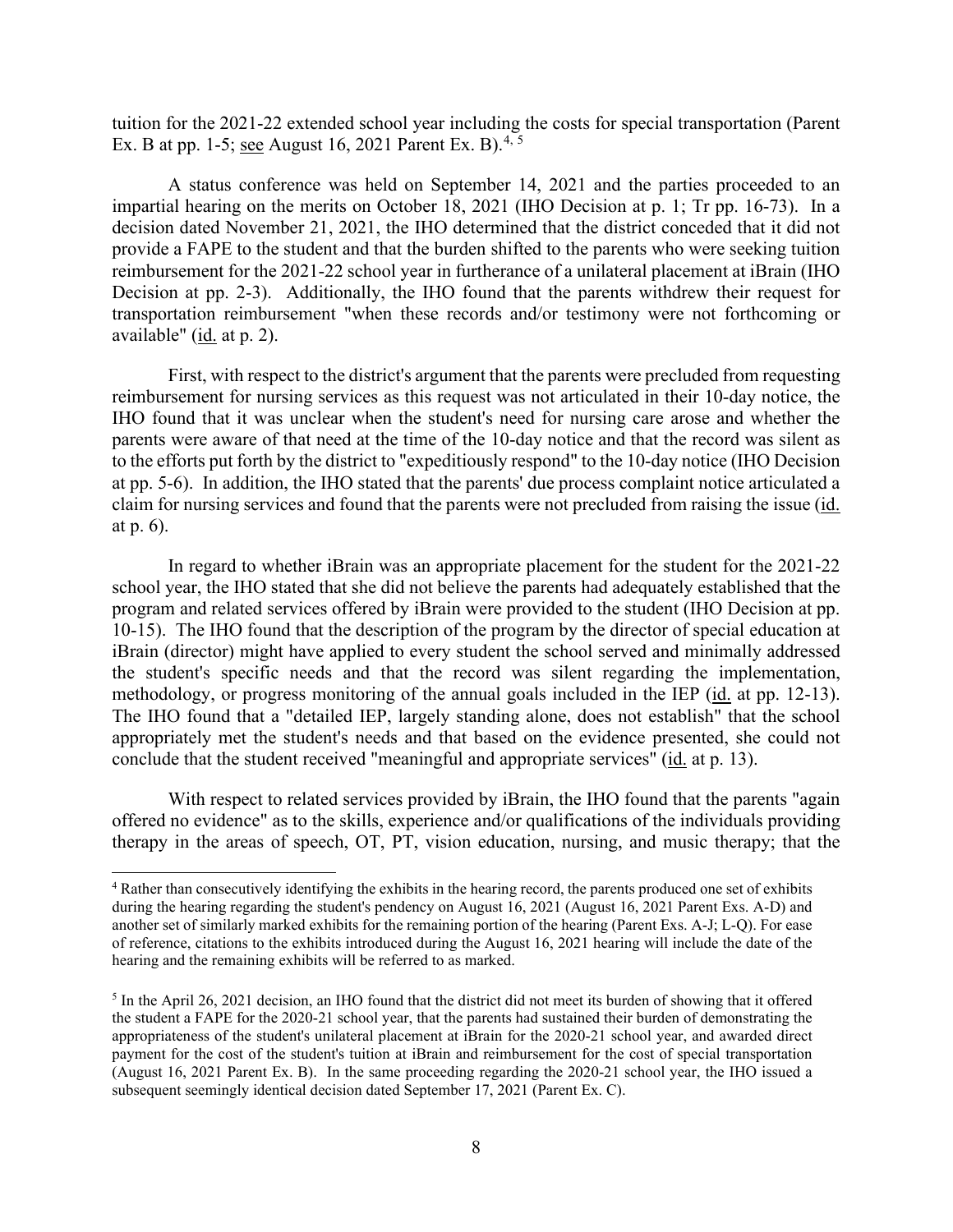parents had not established their burden with regard to the appropriateness of the student's related services (IHO Decision at pp. 13-14). As for nursing services, the IHO found that the affidavit accordingly, the IHO found that the record did not support an award (id. at p. 15). hearing record was "simply devoid" of any evidence to establish whether the student was actually receiving a particular intervention or service; that the director offered limited insight into the related services offered and a vague assessment that the student had made progress; and that the provided from the health services agency was inadequate to establish a claim for either reimbursement or prospective payment and failed to address who provided the service, their qualifications, how services were provided, and the medical rationale for such services;

Having determined that the parents had not met their burden of establishing the appropriateness of iBrain for the student, the IHO found that the issue of the equitable considerations need not be addressed (IHO Decision at p. 16).

#### **IV. Appeal for State-Level Review**

 favor of an award of tuition, related services, and special transportation for the student. First, the parents contend that the IHO mischaracterized the parents' position on transportation funding and evidence" of the contractual terms between the parents and the transportation company. The The parents appeal, arguing that the IHO erred by failing to find that the parents' unilateral placement of the student at iBrain was appropriate and that equitable considerations weighed in that while they withdrew a transportation affidavit the parents never indicated they were withdrawing this claim and a transportation contract admitted into evidence was the "best parents also assert that the IHO erred by confusing the record by speaking off topic, confusing the order of testimony and witnesses, and by referring to the parents' witness as representing the district.

 the student's specific needs; the parents note that iBrain served a highly specific population and Next the parents argue that the IHO erred in finding that the parents did not meet their burden of proving that iBrain was an appropriate placement for the student. Specifically, the parents contend that the IHO erred by finding that the director's testimony minimally addressed thus many components of the program were similar from student to student because the entire student population was similar and had similar needs. The parents claim that the IHO ignored written testimony, which described the student's specific program, the services she actually received during the 2021-22 extended school year, and the progress she made and that further specifics about the program were included in the iBrain IEP.

 The parents assert that the IHO erred in finding that the parents were required and failed to present evidence regarding the student's related service providers' skills, experience, and qualifications. According to the parents, although they did not have to show the qualifications of the staff at the unilateral placement, the attendance page from the district IEP and the iBrain IEP list the qualifications of each provider in attendance and contain reports from each provider "for [the student's] activities and progress." The parents contend that they provided evidence, ignored by the IHO, which demonstrated that iBrain offered and provided services which aimed to help the student meet her goals. In addition, the parents argue that the IHO erred in failing to find that the record established the student's need for 1:1 nursing services.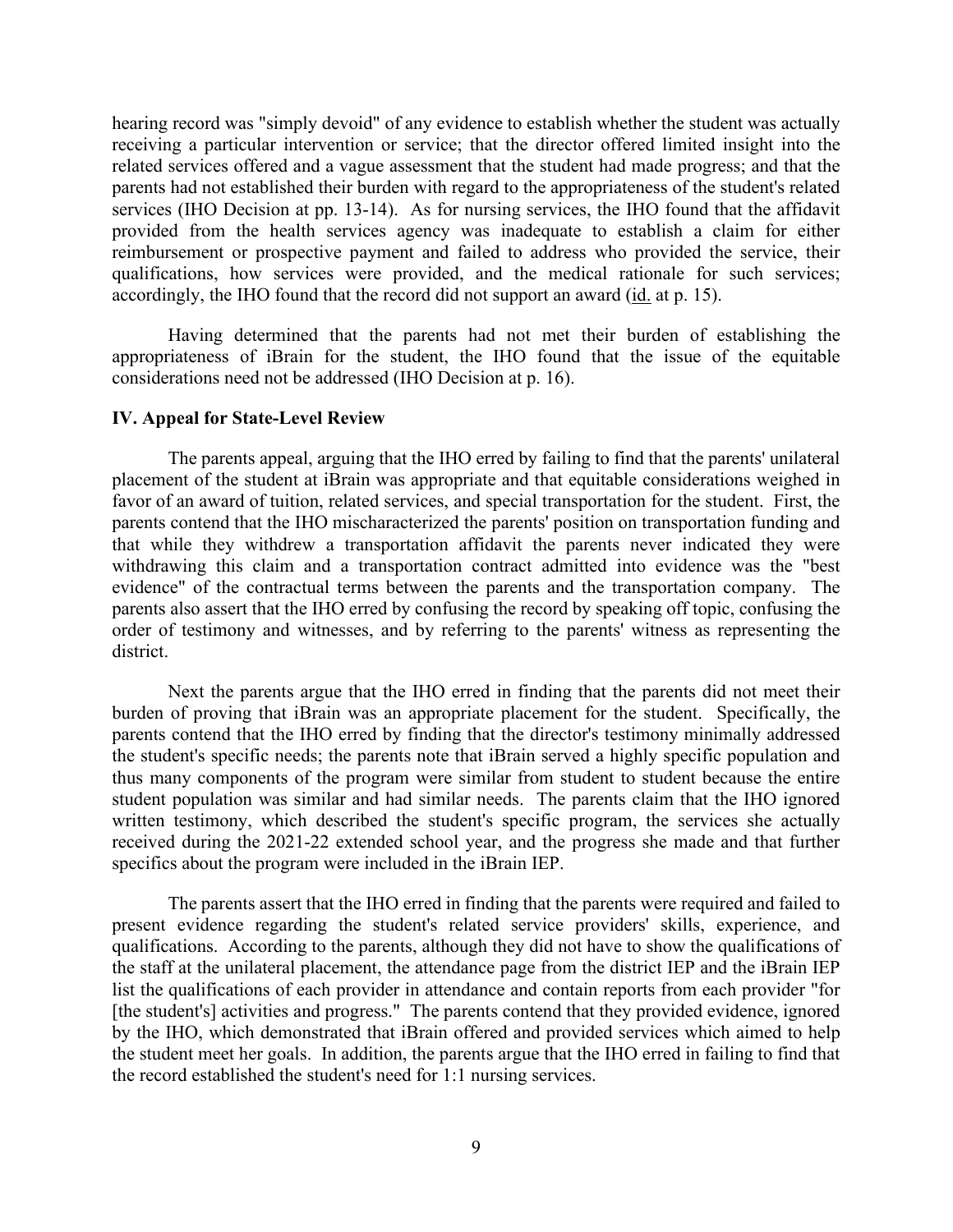The parents argue that the IHO erred in finding that the parents were not entitled to direct find that equitable considerations favored the parents. funding for the costs of the student's tuition at iBrain and special transportation and in failing to

 no evidence that the student received any transportation services and that in the event that an award student physically attended iBrain. However, the district does not argue in its answer that the the IHO's decision which found that the parents did not establish a claim for nursing services and were not entitled to payment for transportation services be upheld. In its answer the district begins by generally denying "each and every" allegation set forth in an extensive portion of the parents' request for review. Specifically, the district asserts that the IHO correctly found that the parents did not establish a claim for nursing services and that the parents were not entitled funding for special transportation. The district further argues that even if the parents' transportation claim was not withdrawn as the IHO had found, the record contained was proper in this case the order should be limited to transportation funding on days which the IHO's finding that iBrain was not an appropriate unilateral placement should be affirmed; rather, the district requests, in its wherefore provision, that the State Review Officer find that iBrain was appropriate for the student, that there was no equitable bar to tuition relief, and that the parents were entitled to direct funding of that tuition relief. The district only requests that those parts of

In a reply, the parents note that the district conceded that the IHO erred by finding that iBrain was not an appropriate unilateral placement for the student and agreed that there is no equitable bar to the requested relief. The parents also reiterate their argument that the IHO also erred by denying the parents' requests that the district fund the student's costs for special transportation and nursing services for the 2021-22 school year.<sup>6</sup>

## **V. Applicable Standards**

Two purposes of the IDEA (20 U.S.C. §§ 1400-1482) are (1) to ensure that students with disabilities have available to them a FAPE that emphasizes special education and related services designed to meet their unique needs and prepare them for further education, employment, and independent living; and (2) to ensure that the rights of students with disabilities and parents of such students are protected (20 U.S.C. § 1400[d][1][A]-[B]; see generally Forest Grove Sch. Dist. v. T.A., 557 U.S. 230, 239 [2009]; Bd. of Educ. of Hendrick Hudson Cent. Sch. Dist. v. Rowley, 458 U.S. 176, 206-07 [1982]).

 A FAPE is offered to a student when (a) the board of education complies with the 2014]; <u>R.E. v. New York City Dep't of Educ.</u>, 694 F.3d 167, 189-90 [2d Cir. 2012]; <u>M.H. v. New</u> procedural requirements set forth in the IDEA, and (b) the IEP developed by its CSE through the IDEA's procedures is reasonably calculated to enable the student to receive educational benefits (Rowley, 458 U.S. at 206-07; T.M. v. Cornwall Cent. Sch. Dist., 752 F.3d 145, 151, 160 [2d Cir.

<span id="page-9-0"></span> answer or answer with cross-appeal." (8 NYCRR 279.6[a]). To the extent the reply, in part, exceeds the scope of <sup>6</sup> A reply is limited by State regulation to addressing "any claims raised for review by the answer or answer with cross-appeal that were not addressed in the request for review, to any procedural defenses interposed in an answer, answer with cross-appeal or answer to a cross-appeal, or to any additional documentary evidence served with the permissible content by improperly reiterating the parents' arguments set forth in the request for review, those portions of the reply have not been considered.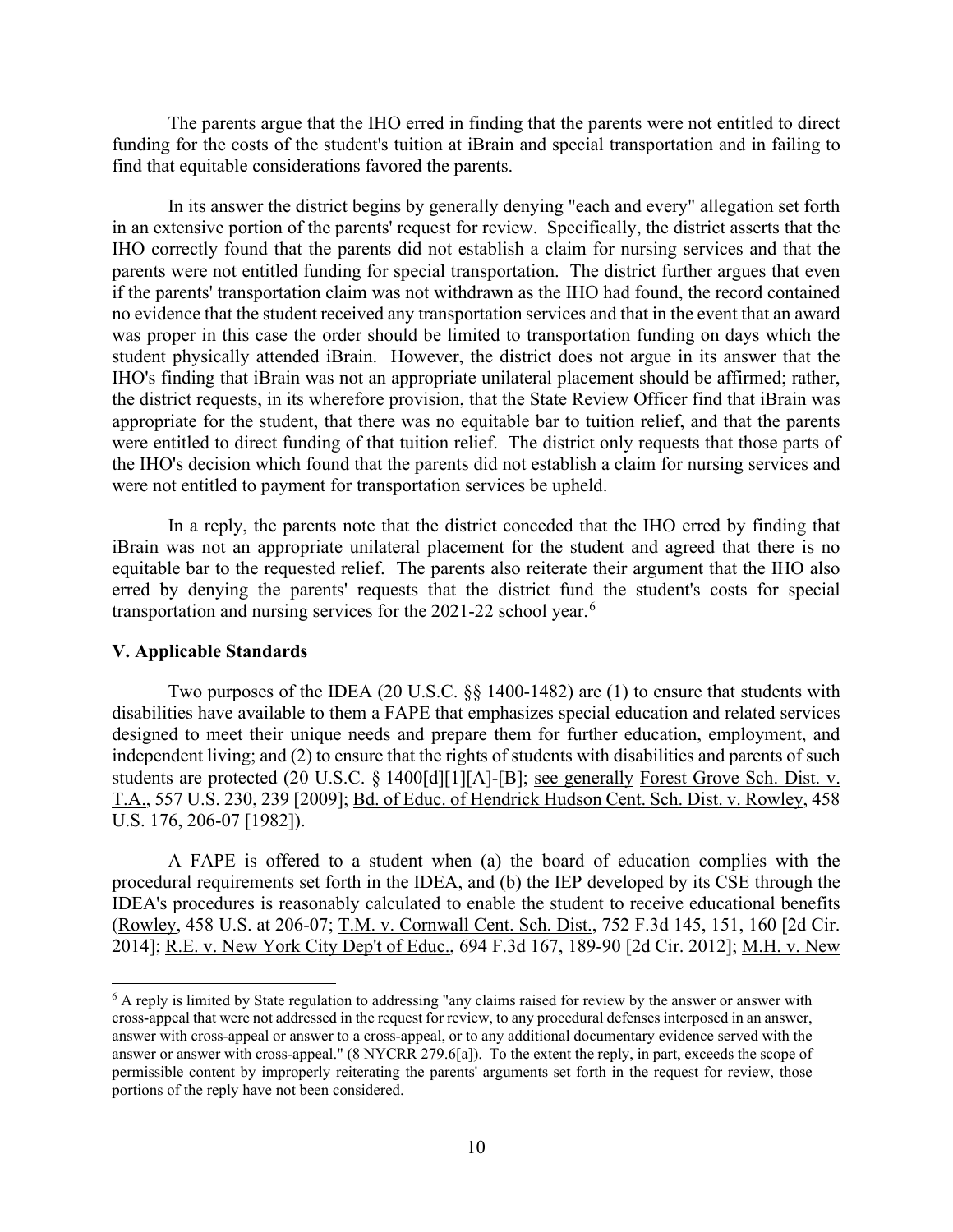458 U.S. at 206; <u>see T.P. v. Mamaroneck Union Free Sch. Dist.</u>, 554 F.3d 247, 253 [2d Cir. 2009]). The Supreme Court has indicated that "[t]he IEP must aim to enable the child to make progress. errors render an IEP legally inadequate under the IDEA (M.H., 685 F.3d at 245; A.C. v. Bd. of parents' opportunity to participate in the decision-making process regarding the provision of a York City Dep't of Educ., 685 F.3d 217, 245 [2d Cir. 2012]; Cerra v. Pawling Cent. Sch. Dist., 427 F.3d 186, 192 [2d Cir. 2005]). "'[A]dequate compliance with the procedures prescribed would in most cases assure much if not all of what Congress wished in the way of substantive content in an IEP'" (Walczak v. Fla. Union Free Sch. Dist., 142 F.3d 119, 129 [2d Cir. 1998], quoting Rowley, After all, the essential function of an IEP is to set out a plan for pursuing academic and functional advancement" (Endrew F. v. Douglas Cty. Sch. Dist. RE-1, 580 U.S. \_\_, 137 S. Ct. 988, 999 [2017]). While the Second Circuit has emphasized that school districts must comply with the checklist of procedures for developing a student's IEP and indicated that "[m]ultiple procedural violations may cumulatively result in the denial of a FAPE even if the violations considered individually do not" (R.E., 694 F.3d at 190-91), the Court has also explained that not all procedural Educ. of the Chappaqua Cent. Sch. Dist., 553 F.3d 165, 172 [2d Cir. 2009]; Grim v. Rhinebeck Cent. Sch. Dist., 346 F.3d 377, 381 [2d Cir. 2003]). Under the IDEA, if procedural violations are alleged, an administrative officer may find that a student did not receive a FAPE only if the procedural inadequacies (a) impeded the student's right to a FAPE, (b) significantly impeded the FAPE to the student, or (c) caused a deprivation of educational benefits (20 U.S.C. § 1415[f][3][E][ii]; 34 CFR 300.513[a][2]; 8 NYCRR 200.5[j][4][ii]; Winkelman v. Parma City Sch. Dist., 550 U.S. 516, 525-26 [2007]; R.E., 694 F.3d at 190; M.H., 685 F.3d at 245).

based on a determination of whether the student received a FAPE (20 U.S.C. § 1415 $[f][3][E][i]$ ). adequacy of a given IEP turns on the unique circumstances of the child for whom it was created" produce progress, not regression,' and . . . affords the student with an opportunity greater than mere 200.6[a][1]; <u>see Newington,</u> 546 F.3d at 114; Gagliardo v. Arlington Cent. Sch. Dist., 489 F.3d The IDEA directs that, in general, an IHO's decision must be made on substantive grounds A school district offers a FAPE "by providing personalized instruction with sufficient support services to permit the child to benefit educationally from that instruction" (Rowley, 458 U.S. at 203). However, the "IDEA does not itself articulate any specific level of educational benefits that must be provided through an IEP" (Walczak, 142 F.3d at 130; see Rowley, 458 U.S. at 189). "The (Endrew F., 137 S. Ct. at 1001). The statute ensures an "appropriate" education, "not one that provides everything that might be thought desirable by loving parents" (Walczak, 142 F.3d at 132, quoting Tucker v. Bay Shore Union Free Sch. Dist., 873 F.2d 563, 567 [2d Cir. 1989] [citations omitted]; see Grim, 346 F.3d at 379). Additionally, school districts are not required to "maximize" the potential of students with disabilities (Rowley, 458 U.S. at 189, 199; Grim, 346 F.3d at 379; Walczak, 142 F.3d at 132). Nonetheless, a school district must provide "an IEP that is 'likely to 'trivial advancement'" (Cerra, 427 F.3d at 195, quoting Walczak, 142 F.3d at 130 [citations omitted]; see T.P., 554 F.3d at 254; P. v. Newington Bd. of Educ., 546 F.3d 111, 118-19 [2d Cir. 2008]). The IEP must be "reasonably calculated to provide some 'meaningful' benefit" (Mrs. B. v. Milford Bd. of Educ., 103 F.3d 1114, 1120 [2d Cir. 1997]; see Endrew F., 137 S. Ct. at 1001 [holding that the IDEA "requires an educational program reasonably calculated to enable a child to make progress appropriate in light of the child's circumstances"]; Rowley, 458 U.S. at 192). The student's recommended program must also be provided in the least restrictive environment (LRE) (20 U.S.C. § 1412[a][5][A]; 34 CFR 300.114[a][2][i], 300.116[a][2]; 8 NYCRR 200.1[cc], 105, 108 [2d Cir. 2007]; Walczak, 142 F.3d at 132).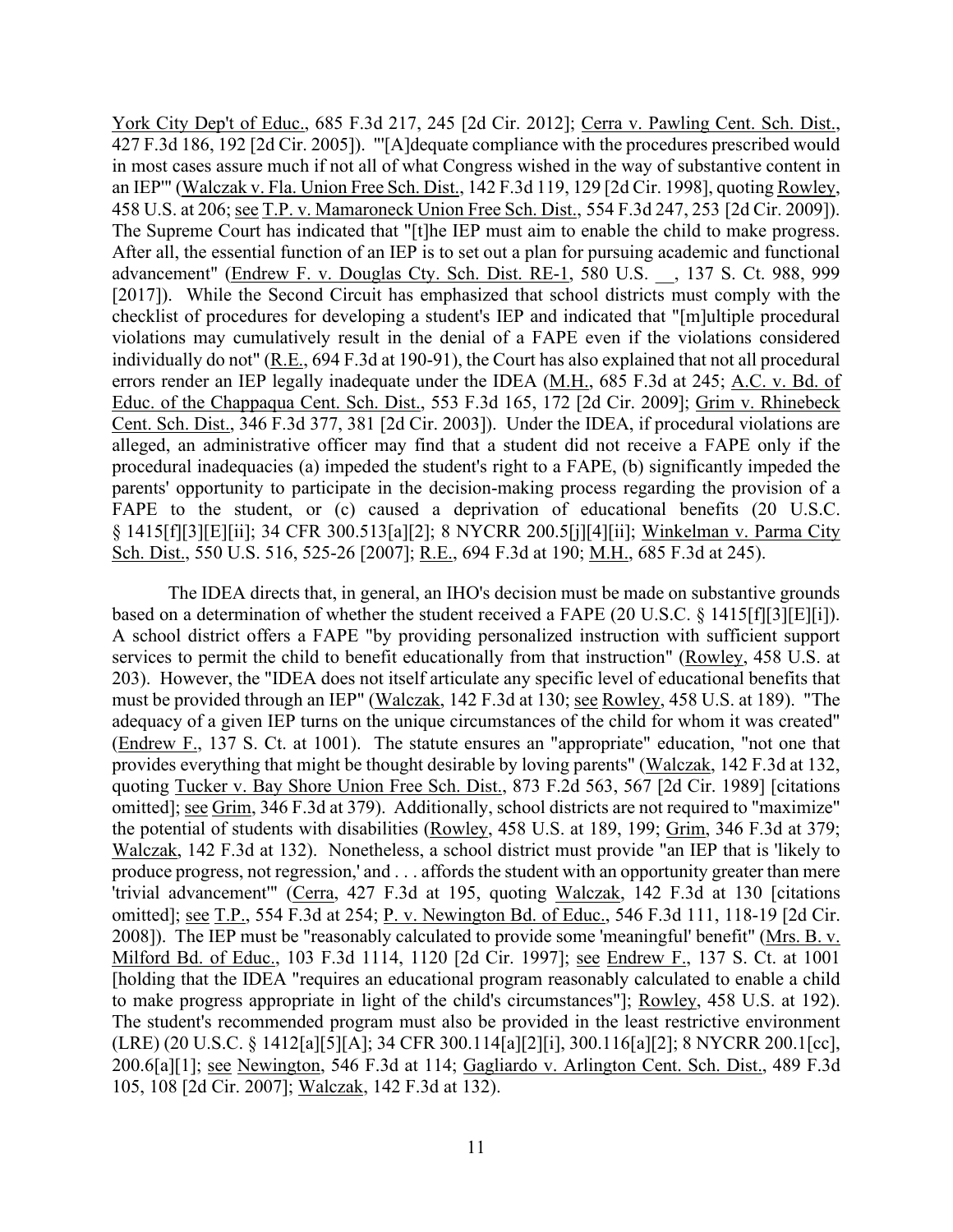An appropriate educational program begins with an IEP that includes a statement of the student's present levels of academic achievement and functional performance (see 34 CFR 300.320[a][1]; 8 NYCRR 200.4[d][2][i]), establishes annual goals designed to meet the student's needs resulting from the student's disability and enable him or her to make progress in the general education curriculum (see 34 CFR 300.320[a][2][i], [2][i][A]; 8 NYCRR 200.4[d][2][iii]), and provides for the use of appropriate special education services (see 34 CFR 300.320[a][4]; 8 NYCRR 200.4[d][2][v]).<sup>7</sup>

70 [1985]; R.E., 694 F.3d at 184-85; T.P., 554 F.3d at 252). In Burlington, the Court found that in a proper case under the IDEA (471 U.S. at 370-71; see Gagliardo, 489 F.3d at 111; Cerra, 427 (Burlington, 471 U.S. at 370-71; <u>see</u> 20 U.S.C. § 1412[a][10][C][ii]; 34 CFR 300.148). A board of education may be required to reimburse parents for their expenditures for private educational services obtained for a student by his or her parents, if the services offered by the board of education were inadequate or inappropriate, the services selected by the parents were appropriate, and equitable considerations support the parents' claim (Florence County Sch. Dist. Four v. Carter, 510 U.S. 7 [1993]; Sch. Comm. of Burlington v. Dep't of Educ., 471 U.S. 359, 369- Congress intended retroactive reimbursement to parents by school officials as an available remedy F.3d at 192). "Reimbursement merely requires [a district] to belatedly pay expenses that it should have paid all along and would have borne in the first instance" had it offered the student a FAPE

the appropriateness of such placement (Educ. Law  $\S$  4404[1][c]; <u>see R.E.</u>, 694 F.3d at 184-85). The burden of proof is on the school district during an impartial hearing, except that a parent seeking tuition reimbursement for a unilateral placement has the burden of proof regarding

#### **VI. Discussion**

#### **A. Preliminary Matter - Conduct of Hearing**

 The parents argue that the IHO erred by confusing the hearing record in that she incorrectly referred to the parents' witness as representing the district, appeared to be confused about the order of testimony and witnesses, was unaware of what was going on in the proceeding, and improperly went off topic (Req. for Rev.¶¶ 35-37; see Tr. pp. 12, 14-15, 38-39, 66-68).

 It is well settled that an IHO must be fair and impartial and must avoid even the appearance heard, and shall not, by words or conduct, manifest bias or prejudice (see, e.g., Application of a of impropriety or prejudice (see, e.g., Application of a Student with a Disability, Appeal No. 12- 066). Moreover, an IHO, like a judge, must be patient, dignified, and courteous in dealings with litigants and others with whom the IHO interacts in an official capacity and must perform all duties without bias or prejudice against or in favor of any person, according each party the right to be Student with a Disability, Appeal No. 12-064).

<span id="page-11-0"></span> ambitious in light of his [or her] circumstances, just as advancement from grade to grade is appropriately  $<sup>7</sup>$  The Supreme Court has stated that even if it is unreasonable to expect a student to attend a regular education</sup> setting and achieve on grade level, the educational program set forth in the student's IEP "must be appropriately ambitious for most children in the regular classroom. The goals may differ, but every child should have the chance to meet challenging objectives" (Endrew F., 137 S. Ct. at 1000).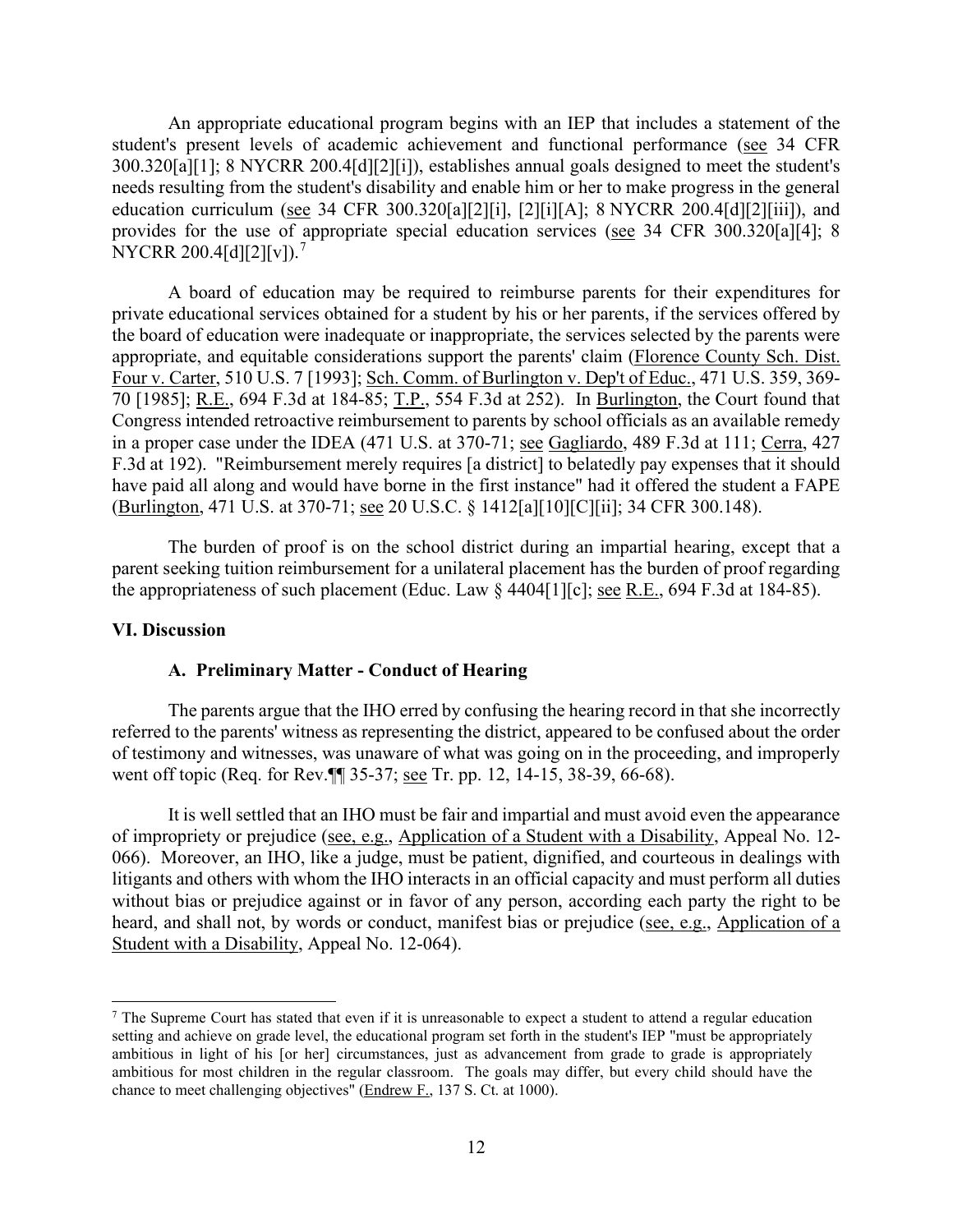and the legal interpretations of the IDEA and its implementing regulations, and must possess the An IHO may not be an employee of the district that is involved in the education or care of the child, may not have any personal or professional interest that conflicts with the IHO's objectivity, must be knowledgeable of the provisions of the IDEA and State and federal regulations knowledge and ability to conduct hearings and render and write decisions in accordance with appropriate, standard legal practice (20 U.S.C. § 1415[f][3][A]; 34 CFR 300.511[c][1]; 8 NYCRR  $200.1[x]$ .

Unless specifically prohibited by regulations, IHOs are provided with broad discretion, subject to administrative and judicial review procedures, with how they conduct an impartial hearing, in order that they may "accord each party a meaningful opportunity" to exercise their rights during the impartial hearing (Letter to Anonymous, 23 IDELR 1073 [OSEP 1995]; see Impartial Due Process Hearing, 71 Fed. Reg. 46704 [Aug. 14, 2006]). An IHO must provide all parties with an opportunity to present evidence and testimony, including the opportunity to confront and cross-examine witnesses (34 CFR 300.512[a][2]; 8 NYCRR 200.5[j][3][xii]). While an IHO is required to exclude evidence and may limit the testimony of witnesses that he or she "determines to be irrelevant, immaterial, unreliable or unduly repetitious" (8 NYCRR 200.5[j][3][xii][c]-[e]), it is also an IHO's responsibility to ensure that there is an adequate and complete hearing record (see 8 NYCRR 200.5[j][3][vii]). Further, State regulation provides that nothing shall impair or limit the IHO in his or her ability to ask questions of counsel or witnesses for the purpose of clarifying or completing the hearing record (8 NYCRR 200.5[j][3][vii]).

 parents' case, the IHO appeared briefly confused as to what the next step in the proceeding was going to be as the matter was scheduled for an additional day of hearings (Tr. pp. 66-67). It does not appear from the hearing record that the IHO's conversation with parents' counsel or her way. In fact, the parents raise these allegations without any assertion that the IHO was not fair or Upon review of the portions of the hearing record cited by the parents in support of their allegations, it appears that the IHO and counsel for the parents had an off topic conversation while waiting for the parents' witness to appear (Tr. pp. 38-39). In addition, at the conclusion of the momentary confusion as to how the matter would be proceedings prejudiced the parents in any impartial, that the parents were impaired in their ability to present their case, or that the parents were denied their due process rights. Accordingly, the parents' allegations related to the conduct of the hearing do not provide any basis for overturning the IHO decision.

#### **B. Unilateral Placement – iBrain**

 Tr. pp. 32-33, 66-67). Additionally, the district concedes, in its answer, that iBrain is an are not a bar to the requested relief. Accordingly, the district concedes that it did not offer the As the district has not cross-appealed the IHO's finding that it failed to offer the student a FAPE for the 2021-22 school year, the next issue for discussion is the parents' appeal of the IHO's determination that iBrain was not an appropriate unilateral placement (IHO Decision at pp. 2-3; appropriate placement for the student for the 2021-22 school year and that equitable considerations student a FAPE for the 2021-22 school year, that iBrain is an appropriate placement for the student for the 2021-22 school year, and that equitable considerations are not a bar to an award of tuition reimbursement. Generally, a finding that the services offered by the district were inadequate or inappropriate, that the services selected by the parents were appropriate, and that equitable considerations support the parents' claim would result in an award of tuition reimbursement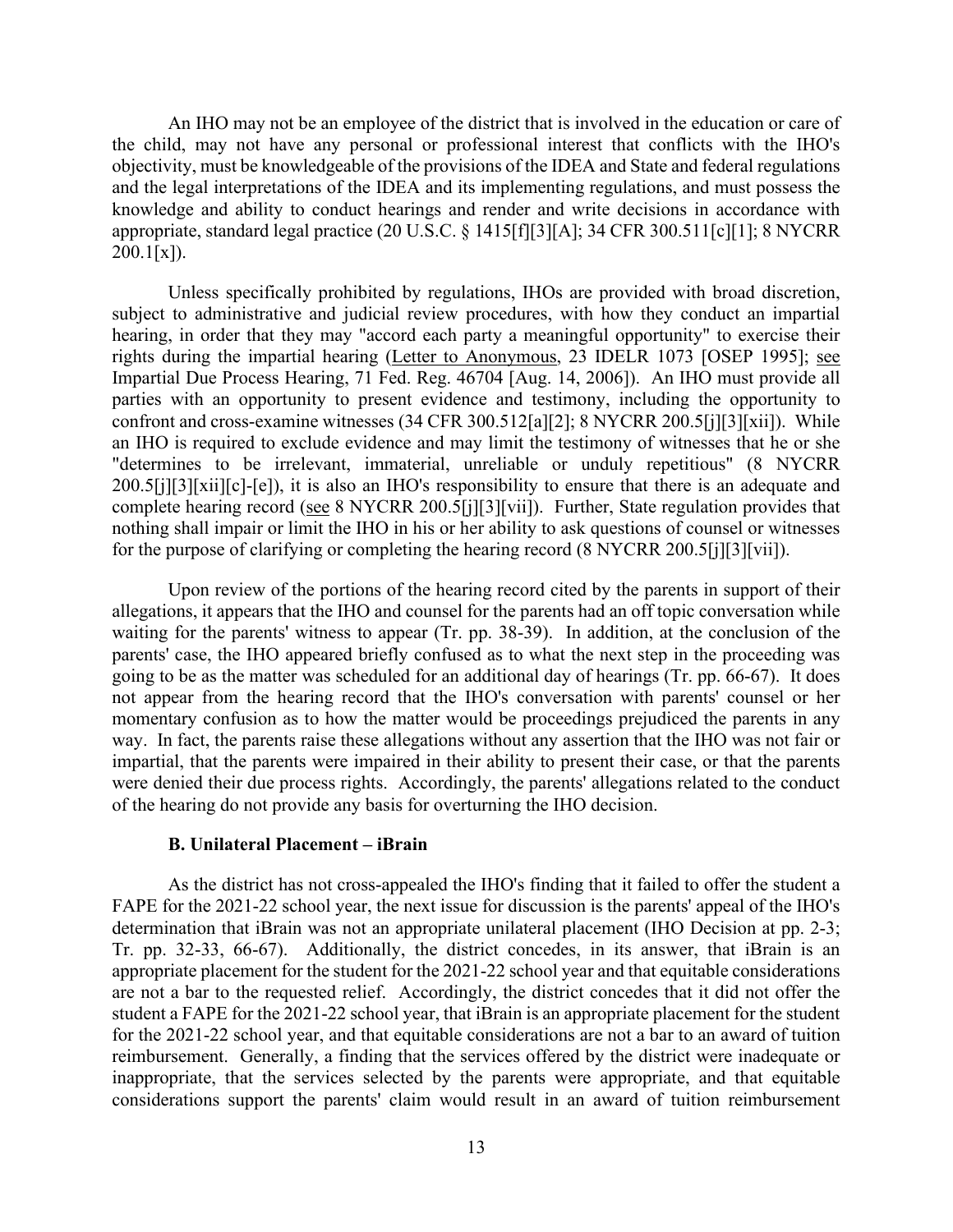(Carter, 510 U.S. 7; Burlington, 471 U.S. at 369-70; R.E., 694 F.3d at 184-85). The only objections the district raises to the parents' requested relief are that the IHO's findings regarding nursing standards apply to the issues disputed by the district as to the appropriateness of iBrain overall, it services and special transportation should be upheld. Accordingly, a reversal of the IHO's findings as to the appropriateness of iBrain could be made based on the district's concessions. However, as the IHO determined iBrain was not an appropriate placement for the student, and the same is prudent to review the IHO's findings and the parents' arguments as to IHO error.

 In reviewing the parents' unilateral placement of the student, a private school placement Gagliardo, 489 F.3d at 112, 115; Walczak, 142 F.3d at 129). A parent's failure to select a program [2d Cir. 2006]; <u>see Rowley</u>, 458 U.S. at 207). Parents need not show that the placement provides every special service necessary to maximize the student's potential (Frank G., 459 F.3d at 364-65). establish that the private placement offers adequate and appropriate education under the IDEA"]). must be "proper under the Act" (Carter, 510 U.S. at 12, 15; Burlington, 471 U.S. at 370), i.e., the private school offered an educational program which met the student's special education needs (see approved by the State in favor of an unapproved option is not itself a bar to reimbursement (Carter, 510 U.S. at 14). The private school need not employ certified special education teachers or have its own IEP for the student (Carter, 510 U.S. at 13-14). Parents seeking reimbursement "bear the burden of demonstrating that their private placement was appropriate, even if the IEP was inappropriate" (Gagliardo, 489 F.3d at 112; see M.S. v. Bd. of Educ. of the City Sch. Dist. of Yonkers, 231 F.3d 96, 104 [2d Cir. 2000]). "Subject to certain limited exceptions, 'the same considerations and criteria that apply in determining whether the [s]chool [d]istrict's placement is appropriate should be considered in determining the appropriateness of the parents' placement'" (Gagliardo, 489 F.3d at 112, quoting Frank G. v. Bd. of Educ. of Hyde Park, 459 F.3d 356, 364 When determining whether a unilateral placement is appropriate, "[u]ltimately, the issue turns on" whether the placement is "reasonably calculated to enable the child to receive educational benefits" (Frank G., 459 F.3d at 364; see Gagliardo, 489 F.3d at 115; Berger v. Medina City Sch. Dist., 348 F.3d 513, 522 [6th Cir. 2003] ["evidence of academic progress at a private school does not itself A private placement is appropriate if it provides instruction specially designed to meet the unique needs of a student (20 U.S.C. § 1401[29]; Educ. Law § 4401[1]; 34 CFR 300.39[a][1]; 8 NYCRR 200.1[ww]; Hardison v. Bd. of Educ. of the Oneonta City Sch. Dist., 773 F.3d 372, 386 [2d Cir. 2014]; C.L. v. Scarsdale Union Free Sch. Dist., 744 F.3d 826, 836 [2d Cir. 2014]; Gagliardo, 489 F.3d at 114-15; Frank G., 459 F.3d at 365).

The Second Circuit has set forth the standard for determining whether parents have carried their burden of demonstrating the appropriateness of their unilateral placement.

> No one factor is necessarily dispositive in determining whether parents' unilateral placement is reasonably calculated to enable the child to receive educational benefits. Grades, test scores, and regular advancement may constitute evidence that a child is receiving educational benefit, but courts assessing the propriety of a unilateral placement consider the totality of the circumstances in determining whether that placement reasonably serves a child's individual needs. To qualify for reimbursement under the IDEA, parents need not show that a private placement furnishes every special service necessary to maximize their child's potential. They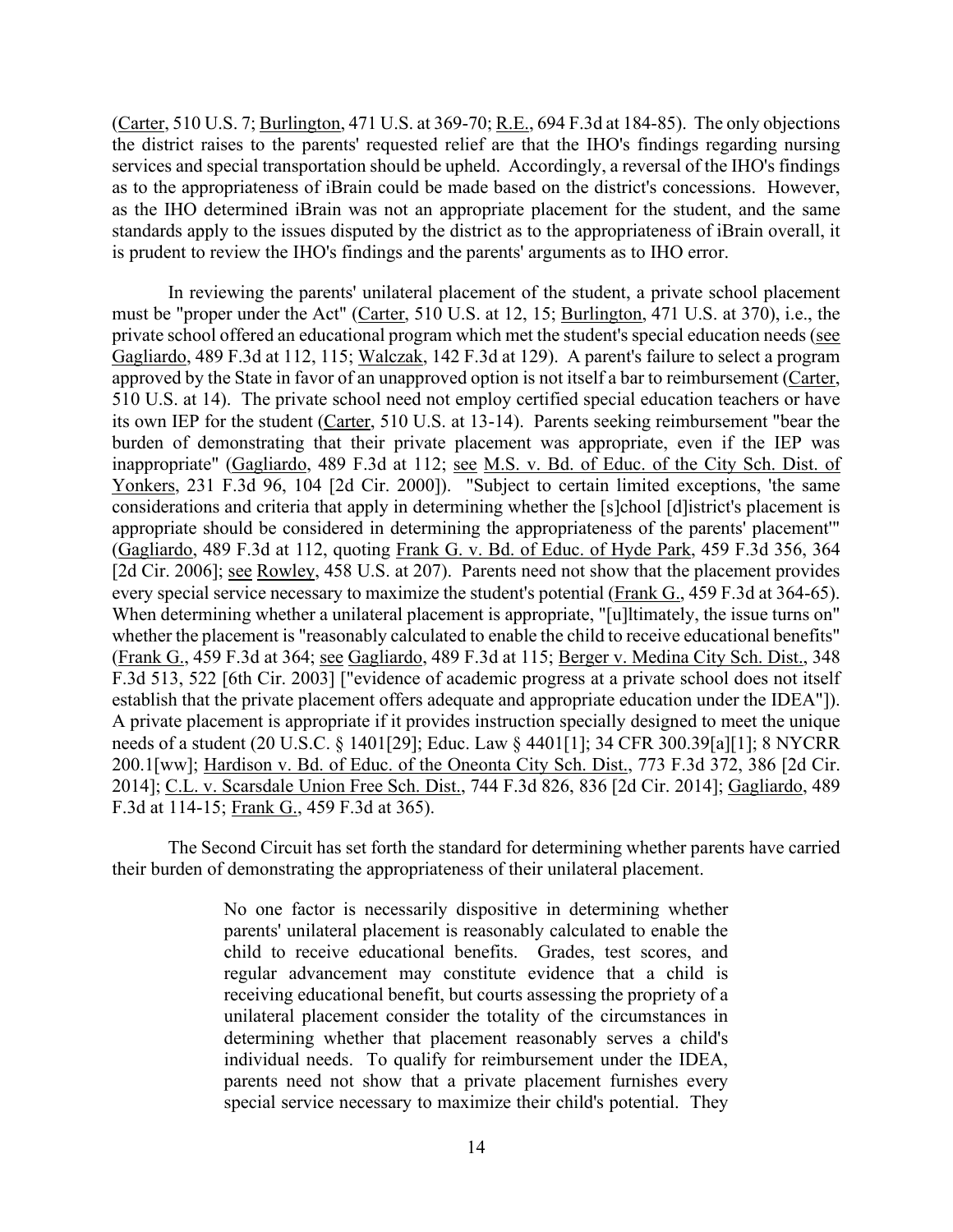need only demonstrate that the placement provides educational instruction specially designed to meet the unique needs of a handicapped child, supported by such services as are necessary to permit the child to benefit from instruction.

(Gagliardo, 489 F.3d at 112, quoting Frank G., 459 F.3d at 364-65).

In this proceeding, the student's needs are not in dispute in this matter and are extensively identified in both the district's evaluation reports discussed above and in the iBrain IEPs (compare Parent Exs. D at pp. 1-25; G at pp. 1-25, with Dist. Exs. 7-11). As described above, the student exhibits severe impairments in cognitive, language, and academic skills, she is non-ambulatory, nonverbal and uses assistive technology, she is visually impaired, dependent on adult support for all ADL needs including positioning and transfers, and she underwent g-tube placement in June 2021 (see Parent Exs. D at pp. 1-29; G at pp. 1-29).

#### **1. Specially Designed Instruction**

 the iBrain IEP included 17 annual goals and accompanying short-term objectives in the areas of multisensory stimuli during academic activities (id. at pp. 29-30). Regarding vision education sensory stimulation (id. at pp. 32-34). In the areas of PT and OT the IEP included five annual In reviewing the program developed by iBrain for the student for the 2021-22 school year, literacy, vision education, speech-language therapy, PT, OT, assistive technology services, and music therapy (Parent Ex. G at pp. 1, 29-41). To address the student's needs in literacy and cognition, the IEP included three annual goals which targeted following simple one step directions to complete a classroom activity, improving attention span during an academic session or classroom activity, and demonstrating and communicating a range of responses to varied services the IEP contained two annual goals requiring the student to demonstrate a shift of gaze between two illuminated and/or brightly colored objects and a visually guided reach toward visually stimulating objects (id. at pp. 31-32). The IEP included three speech-language annual goals targeting the increase of receptive language skills, the increase of expressive language skills utilizing an AAC device, and the increase in tolerance for oral-motor exercises utilizing tools and goals targeting the student's sit to stand transition, her ability to short sit on a bench, and her participation in academic/classroom, play/leisure, and self-care activities (id. at pp. 35-38). The IEP included an assistive technology services annual goal targeting activating a one panel switch and three music therapy annual goals addressing active participation when playing instruments and in interpersonal interactions and increasing expressive communication skills within the context of music therapy (id. at pp. 39-40). The July 2021 iBrain IEP also included annual goals for parent counseling and training and 1:1 paraprofessional support (id. at pp. 41-43).

 able to activate a switch with moderate physical and verbal adult support, working on her ability exposed to different activities and items, and working on indicating her desired item either though Ex. G at p. 2). The iBrain IEP also indicated that the student's occupational therapist planned on In addition, the iBrain IEP's present levels of performance included details regarding identified areas of need which would be addressed during the 2021-22 school year. For example, the July 2021 iBrain IEP stated that for the upcoming year, the student would benefit from being to activate a switch to initiate and maintain a desired activity and to stop an adverse activity, being reaching, activating a switch with a message on it, or smiling when that item was presented (Parent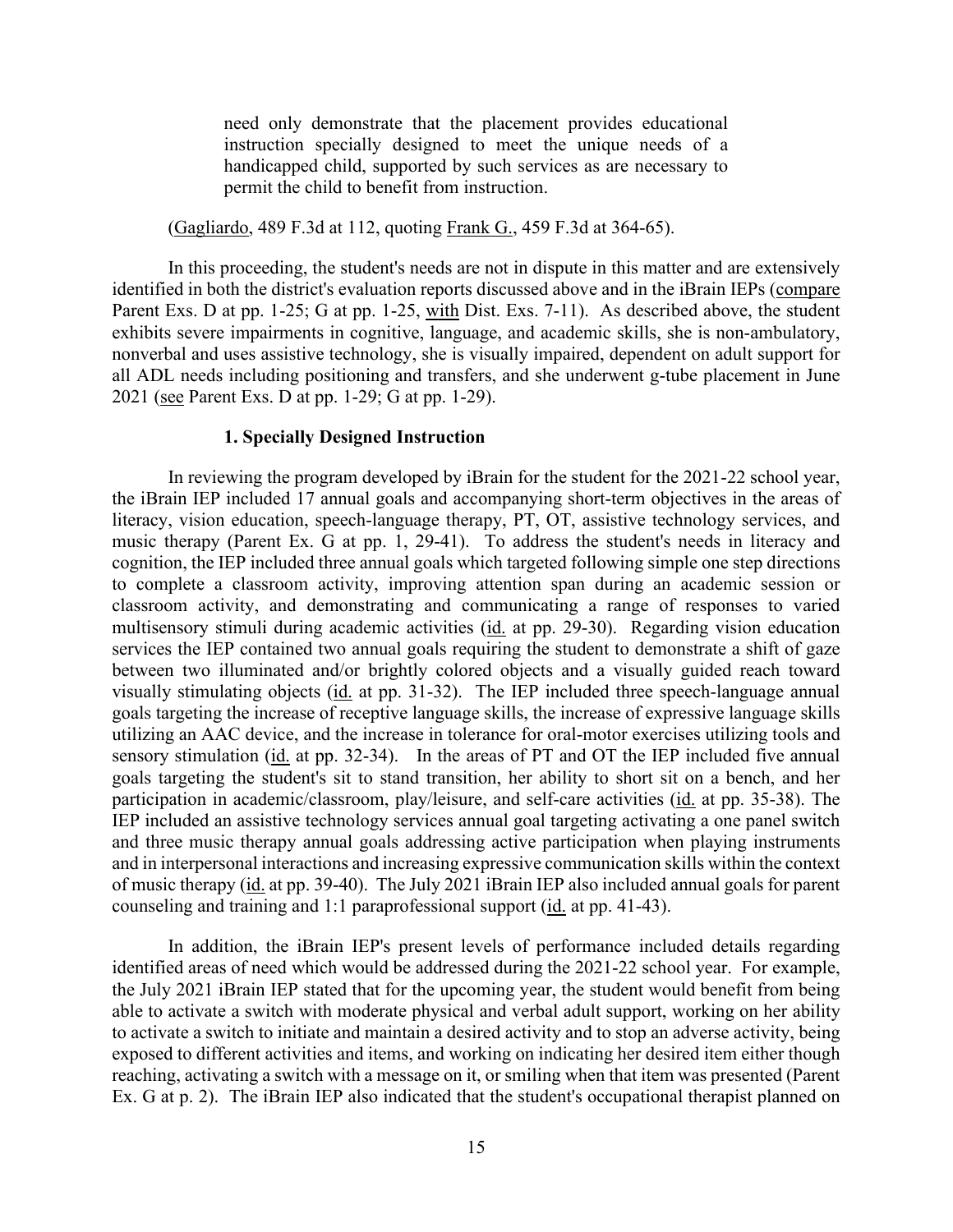continuing to provide services "to improve active upper extremity movement, increase response and attention to people and tasks, and increase participation in play/leisure activities" (id. at p. 10). Additionally, regarding gross motor skills the iBrain IEP indicated that the student continued to work on tasks such as rolling, pivoting in prone position, standing, and weight shifting (id. at p. 13).

 Notwithstanding the above student-specific details outlined in the iBrain IEP, the IHO found that a detailed IEP, largely standing alone, did not establish the parents' claim and that based "meaningful and appropriate services" (IHO Decision at p. 13). In addition, the IHO found that every student the school served and minimally addressed the student's specific needs (id. at p. 12). Further, the IHO determined that the hearing record was silent regarding the implementation, methodology, or progress monitoring of the annual goals included in the IEP (id. at pp. 12-13). on the evidence presented, the IHO did not think that she could conclude that the student received the description of the student's program provided by the iBrain director might have applied to

 The parents contend that the IHO erred by claiming that the director's testimony minimally addressed the student's specific needs, noting that iBrain served a highly specific population and thus many components of the program were similar from student to student because the whole student population was similar and had similar needs. In addition, the parents argue that the IHO mischaracterized and ignored paragraphs nine through sixteen of the director's written testimony by affidavit, which described the student's specific program, the services she actually received in 2021-22 extended school year, and the progress made.

 First, a review of the evidence in the hearing record supports the IHO's finding that, in part, the director's description of the iBrain program applied to every student the school served (compare IHO Decision at p. 12, with Parent Ex. Q  $\P$  5-8). However, in assessing the appropriateness of a may appear to be a "good fit"' for the student, largely based on supports provided to all of the unilateral placement for tuition reimbursement purposes, a tension may sometimes exist between the legal requirement that parents demonstrate that the private school provides specialized instruction tailored to the student's unique individual needs and the reality that the private school students at the school, as well as the school's general philosophy and mission, preferred pedagogical methodology, and overarching programmatic framework, even where more detailed evidence related to the student's individualized program may be lacking. Indeed, some courts have noted that evidence of the general educational milieu of a unilateral placement can be relevant for purposes of awarding tuition reimbursement, and in some cases may constitute special education, while recognizing that such considerations nonetheless do not abrogate the requirement that the appropriateness of a unilateral placement continues to rest on a finding of specialized instruction which addresses a student's unique needs (see W.A. v. Hendrick Hudson Cent. School Dist., 927 F.3d 126, 148-49 [2d Cir. 2019] [indicating that "a resource that benefits an entire student population can constitute special education in certain circumstances" but cautioning that features such as small class size might be the sort of feature that might be preferred by parents of any child, disabled or not], cert denied, 140 S. Ct. 934 [2020]; T.K. v. New York City Dep't of Educ., 810 F.3d 869, 878 [2d Cir. 2017]); see also Bd. of Educ. of Wappingers Cent. School Dist. v D.M., 831 Fed. App'x 29, 31 [2d Cir. 2020] [acknowledging an SRO's statement that the standard for an appropriate unilateral placement had become less demanding but reiterating that the appropriate analysis is the "totality of the circumstances" standard]).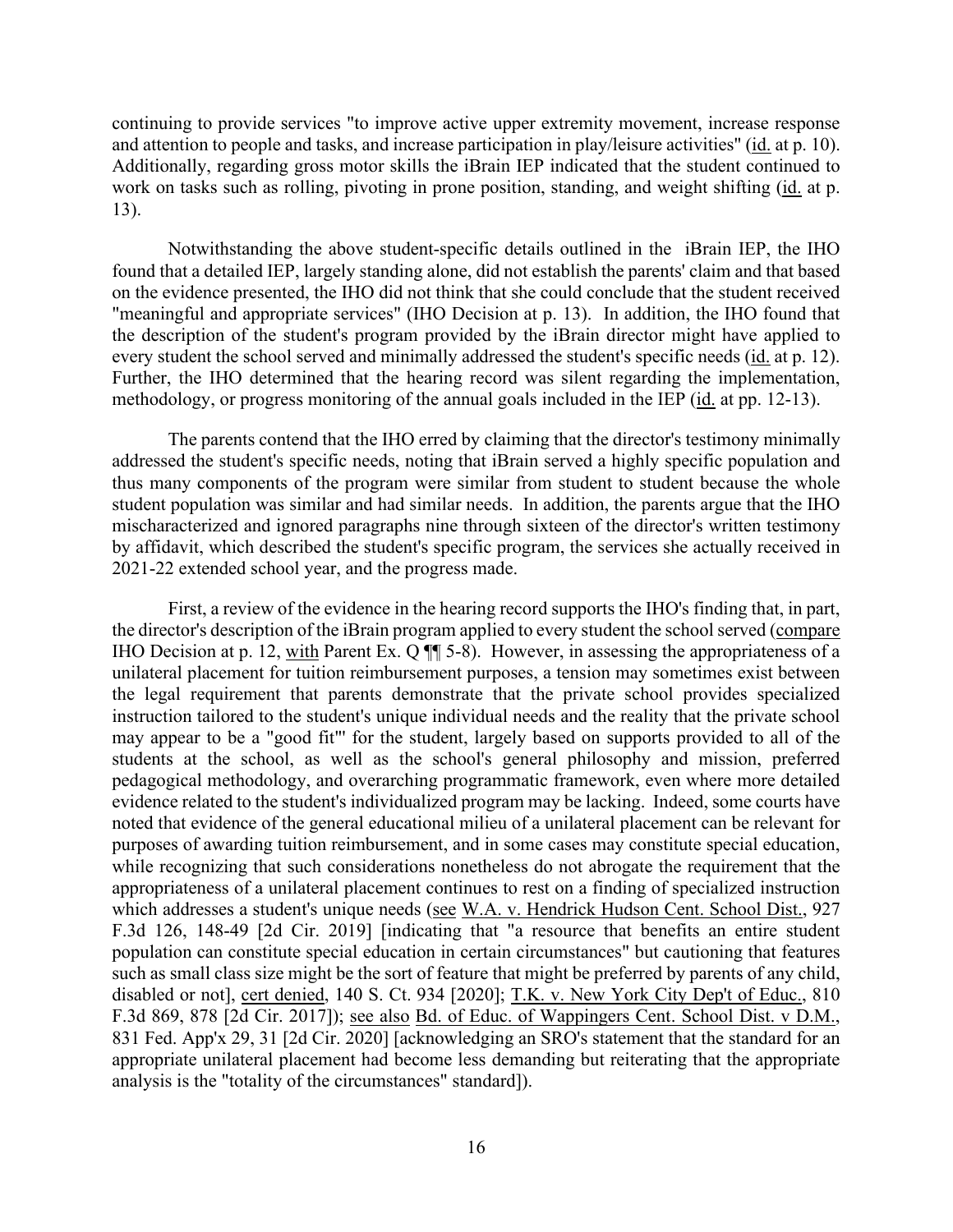explain how the program at iBrain delivers specially designed instruction for a targeted population of students and how this student fits within that population. In this instance, while the hearing record is, at times, limited with respect to the specific services provided to the student to meet the student's unique needs, the director's testimony does

 day (Parent Ex. Q ¶ 5). The director stated that the student's placement during the 2021-22 school year was in a 6:1+1 class "with other similar students" who were all dependent on assistive technology, received 1:1 paraprofessional supports and several received 1:1 nurse services, had similar academic functioning levels, and received similar related services all in 60-minute sessions  $(\underline{\text{id}}. \P 15).$ In her written testimony the director stated that iBrain was a private, not-for-profit, and highly specialized special education program created for children who suffer from acquired brain injuries or brain-based disabilities (many of whom are nonverbal and non-ambulatory) and that the program had a 12-month extended school year and offered all services during its extended school

 required 1:1 paraprofessional support to assist with ADLs and to have access to and benefit from the educational program and that many students required a 1:1 nurse to attend to the students' medical needs (Parent Ex.  $Q \parallel 6$ ). The director noted that most students at iBrain had a disability social interaction, and transition services  $(i_d, \P 7)$ . According to the director, iBrain also offered education of the students and were provided, as needed, usually in 60-minute intervals (id. 18). The director went on to explain that during the 2021-22 school year every student at iBrain classification of traumatic brain injury (TBI) and had management needs that were either intensive or highly intensive which required a significant degree of individualized attention and intervention (id.). Additionally, she stated that iBrain provided its students with IEPs geared toward improving functioning skills appropriate to their cognitive, physical, and developmental levels through a collaborative and multidisciplinary approach which incorporated the best practices from the medical, clinical, and educational fields including direct instruction, cognitive strategies, compensatory education, behavior management, physical rehabilitation, therapeutic intervention, its students a wide variety of related therapy services including OT, PT, speech-language therapy, vision education, assistive technology services, parent counseling and training, and services for the deaf and hard of hearing and that all of the therapy services were designed to support the The director explained that the related services were provided using a push-in and pull-out model which ensured that each student's therapeutic goals were addressed in multiple locations which was critical for generalization of the skills and noted that the students at iBrain generally required 60-minute sessions because of transferring and repositioning needs, additional transition time and rest, and repetition needs to foster neuroplasticity (id.).

 to the July 2021 iBrain IEP which was implemented during the 2021-22 school year. In her written intervention and adult support for all ADLs due to her brain injury (Parent Ex. Q ¶ 9). According to the director, the student's classification on her iBrain IEP of TBI warranted the use of a direct instruction model and informed the clinical approach taken throughout the interdisciplinary program (related services) (id. 10). The director stated that during the 2021-22 extended school However, the director also spoke specifically to the student's individual needs and pointed testimony, the director described the student as nonverbal and non-ambulatory with highly intensive management needs that required a high degree of individualized attention and year the student attended a 6:1+1 class and received related services of four 60-minute sessions per week of individual OT, five 60-minute sessions per week of PT, five 60-minute sessions per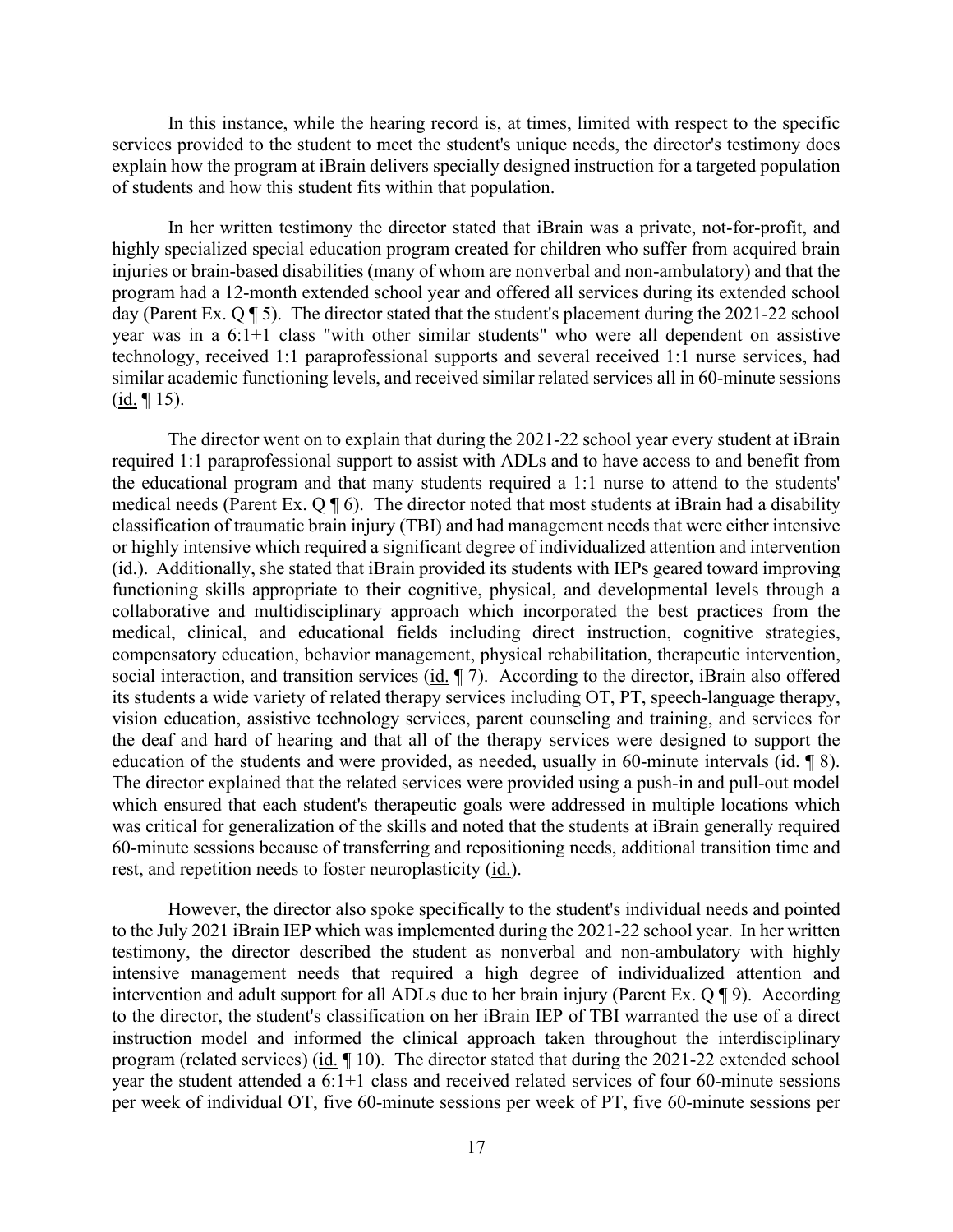two 60-minute sessions per week of vision education services  $(id, \P 11)^8$  In addition, according service domains (id.  $[16]$ .<sup>9</sup> week of speech-language therapy, two 60-minute sessions per week of music therapy services, and to the director, the student had an assistive technology device and received assistive technology services and training once per week for 60 minutes, was mandated to receive 1:1 nurse and 1:1 paraprofessional services all day every day to support her needs, had special transportation accommodations, and received parent counseling and training once per month for 60 minutes to support the student's educational needs and promote carryover and consistency of skills from school to home (id. ¶¶ 12-14). In sum, the director stated that in her "professional opinion," the student had made and continued to make notable progress in skills across all academic and related

 the related services detailed above, the student's weekly schedule included ADL skills twice daily, and daily morning meetings, 1:1 academic instruction sessions, lunch, and 60-minute literacy classes (Parent Ex. O). The director noted that during the 2021-22 school year while the student attendance had been very good (Tr. p. 45). Based on the above, the hearing record supports finding meet her unique needs during the 2021-22 school year. The director testified that during the 2021-22 school year the student attended iBrain full time "in person" (Tr. p. 43). The student's 2021-22 iBrain schedule indicated that in addition to had the flu for a couple of days and "might've had a cold here and there," generally, the student's that the program at iBrain provided the student with specially designed instruction designed to

 for the student for the 2021-22 school year, the IHO determined that the parents did not provide Turning to one other reason why the IHO found iBrain was not an appropriate placement evidence as to the skills, experience and/or qualifications of the individuals providing the student's related services.

While a unilateral placement need not employ special education teachers certified by the State (Carter, 510 U.S. at 14), it does have to provide the student with an appropriate education for the parent to be entitled to reimbursement (Frank G., 459 F.3d at 364-65). In the past, this has been determined to mean that the lack of specificity regarding the student's instruction combined with a lack of information regarding the training and qualifications of the individuals providing instruction at a unilateral placement may support finding that the unilateral placement was not appropriate to meet the student's needs (see Application of a Student with a Disability, Appeal No. 14-107).

 parents argue on appeal that while they do not have to show the qualifications of staff at a private, unilateral placement, the district IEP's attendance page and the iBrain IEP list the qualifications of With respect to the qualifications of the iBrain staff and related service providers, the

<span id="page-17-0"></span><sup>&</sup>lt;sup>8</sup> According to the parents, during the 2021-22 school year they were in frequent contact with the student's therapists at iBrain (Parent Ex.  $P \P 10$ ).

<span id="page-17-1"></span> meetings, reviewing progress reports and IEP goals, and observing how students were performing in school, 9 Although she testified that she was involved in going to weekly meetings about related services, attending IEP during cross examination the director acknowledged that she was not charged with tracking student progress (Tr. pp. 43-45).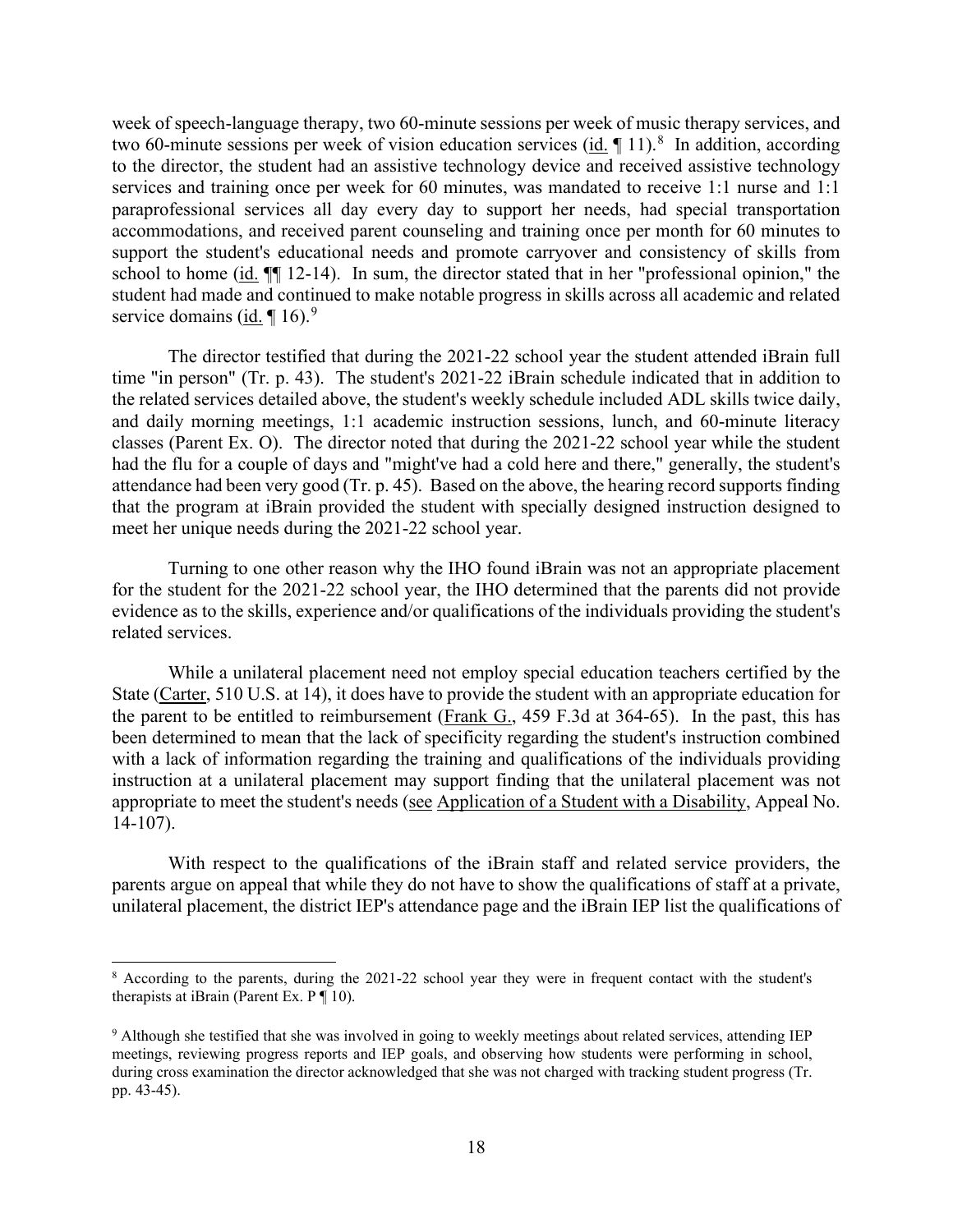each provider in attendance and contain reports from each provider "for [the student's] activities and progress."

 Upon review, the hearing record supports the parents' argument, specifically, the related licensed in their respective disciplines (see Parent Exs. G at p. 48; M  $\P$  $\P$ 4-5). Further, the student's services providers working with the student during the 2021-22 school year are certified and/or iBrain IEP identified the school nurse as an "RN" and the special education provider as having an "MSEd" degree (Parent Ex. G at p. 48). Additionally, the director testified that support staff was provided with training to "handle and address [the student's] unique conditions" (Parent Ex. Q ¶ 12).

 specially designed instruction to meet her unique needs and the IHO's decision to the contrary is against the weight of the evidence. Accordingly, the hearing record includes sufficient evidence to show that the student's providers at iBrain were qualified to deliver the student's services. In addition, overall, the director's testimony coupled with the description of the student and the student's program contained within the iBrain IEP sufficiently described how iBrain provides the student with

#### **2. Nursing Services**

 record did not support an award. The parents argue that the IHO erred in failing to find that the record established the need for the student's 1:1 nursing services and the district asserts that the As for nursing services, the IHO found that the affidavit provided from the health services agency was inadequate to establish a "*bona fide*" claim for either reimbursement or prospective payment and failed to address who provided the service, their qualifications, how services were provided and the medical rationale for such services and found that the evidence in the hearing IHO's decision should be upheld on this point.

As an initial note, the parents' due process complaint notice included an allegation that "[d]ue to [the student's] complex medical history and diagnoses, [she] would benefit from having a skilled 1:1 nurse all day to address her medical needs which would in turn, help increase her participation in classroom activities. [The student] needs a trained medical professional to assist with feeding, breathing/suctioning and to ensure that [she] remains on schedule for all required medications" (Parent Ex. A at p. 4).

 June 2021, had a "g-tube placed" and was being recommended for a 1:1 nurse (Parent Ex. G at p. nurse (<u>id.</u> at p. 44). The July 2021 updated iBrain IEP included reporting that the student was hospitalized in 1). A review of the July 2021 iBrain IEP reveals that it included the recommendation for a 1:1

 needs (Parent Ex. Q ¶ 13). The director echoed this need in her written testimony stating that the student was mandated to receive a 1:1 nurse and a 1:1 paraprofessional all day every day to support the student's

The district's objection to the nursing services during the hearing centered on the argument that the parents did not notify the district of the student's need for a nurse after the student was hospitalized in June 2021; the district did not assert that the student did not require 1:1 nursing services after the June 2021 hospitalization (Dist. Post Hr'g Br.). However, while the IHO found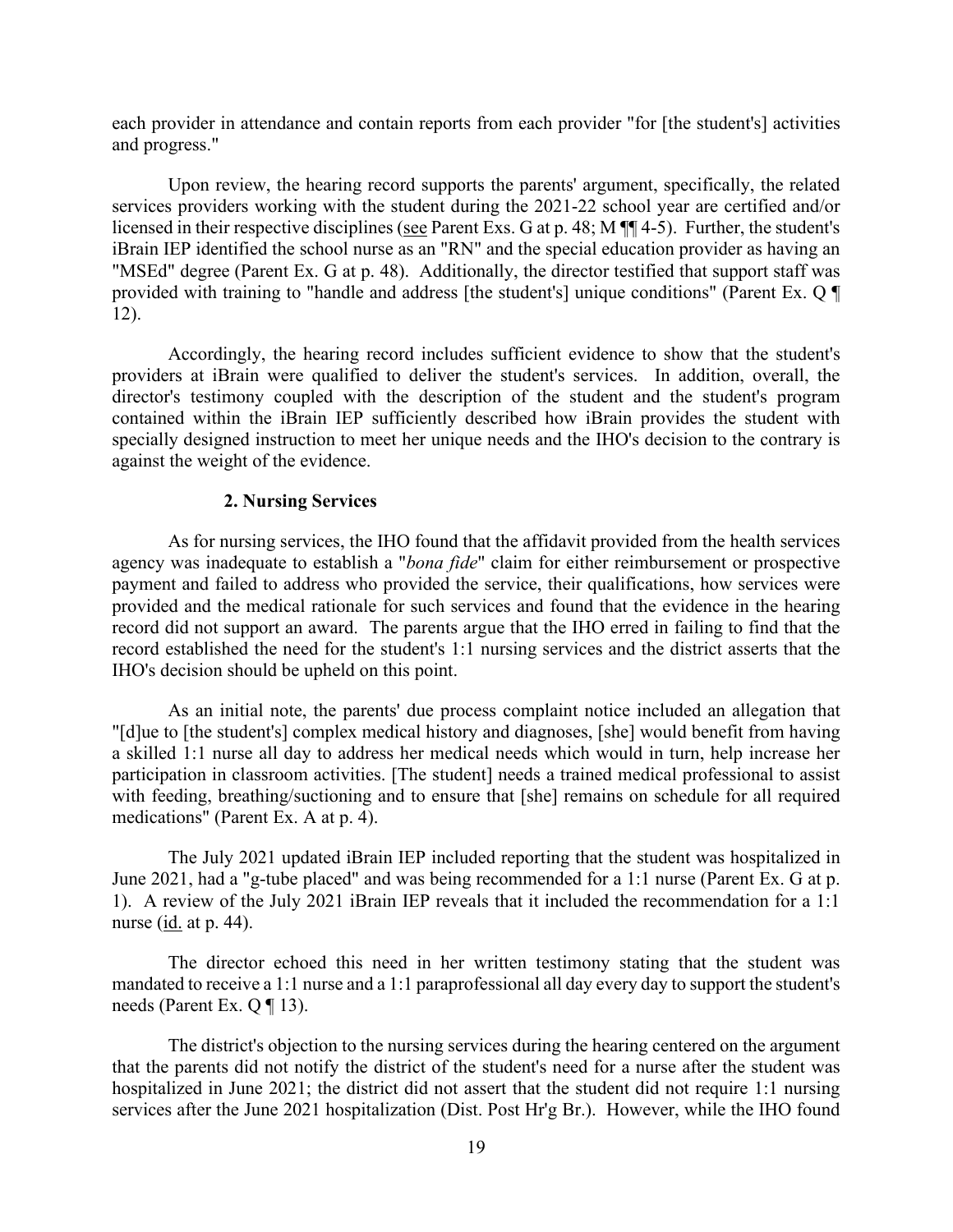needs from the district to the parent (see A.D. v. Bd. of Educ. of City Sch. Dist. of City of New appropriate even where the private school reports were alleged by the district to be incomplete or that the district failed to offer the student a FAPE for the 2021-22 school year, in addressing nursing services, the IHO determined that the parents failed to establish that the student needed 1:1 nursing services (IHO Decision at p. 15). In reviewing claims for tuition reimbursement, this type of rationale has been found to improperly switch the responsibility for identifying the student's York, 690 F. Supp. 2d 193, 208 [S.D.N.Y. 2010] [finding that a unilateral placement was inaccurate and finding that the fault for such inaccuracy or incomplete assessment of the student's needs lies with the district]).

 The district's argument related to nursing services on appeal has switched again to an (Parent Ex. N). The affidavit also indicates that the services were provided under a contract entered affidavit and did not request cross-examination of the affiant (Tr. pp. 26, 30).<sup>10</sup> Accordingly, while assertion that the parents did not establish an entitlement to payment for nursing services because they did not establish an obligation on the part of the parents to pay for the service. In this instance, the hearing record includes an August 2021 affidavit by the manager of the agency providing the nursing services which indicates that "[s]ervices" included a 1:1 nurse for the student during transportation between home and school and during school hours and the total cost of the service into with the parents (id.). During the hearing, the district did not object to the introduction of this presentation of a full copy of the contract between the company providing the nursing services and the parents would have been preferable, the hearing record includes sufficient evidence showing that an agreement existed and the parents had an obligation for the services, especially considering that the district did not object to the admission of this evidence during the hearing and only raises this argument on appeal.

## **3. Transportation**

 Tr. p. 29). The parents contend that the IHO mischaracterized the parents' position on transportation company and that the parents never indicated they were withdrawing the claim for The IHO found that the parents withdrew their request for transportation reimbursement because "records and/or testimony were not forthcoming or available" (IHO Decision at p. 2; see transportation funding and that while they withdrew a transportation affidavit that the IHO was considering entering into the hearing record as an exhibit, a transportation contract admitted into evidence was the "best evidence" of the contractual terms between the parents and the special transportation.

In the parents' due process complaint notice, they requested "[r]eimbursement and/or prospective funding of special education transportation with limited time travel and a transportation paraprofessional, nurse or porter services as required" (Parent Ex. A at p. 5).

 that the district objected to the proposed transportation affidavit unless the witness was made available for cross-examination, and in response, the parents' attorney withdrew the transportation Discussion on the record between the district and parents' attorneys and the IHO reveals

<span id="page-19-0"></span> cross-examination of that affiant; that document was not admitted into evidence and was withdrawn by the parents  $10$  The district objected to the admission of a separate affidavit relating to transportation services and requested (Tr. pp. 28-29).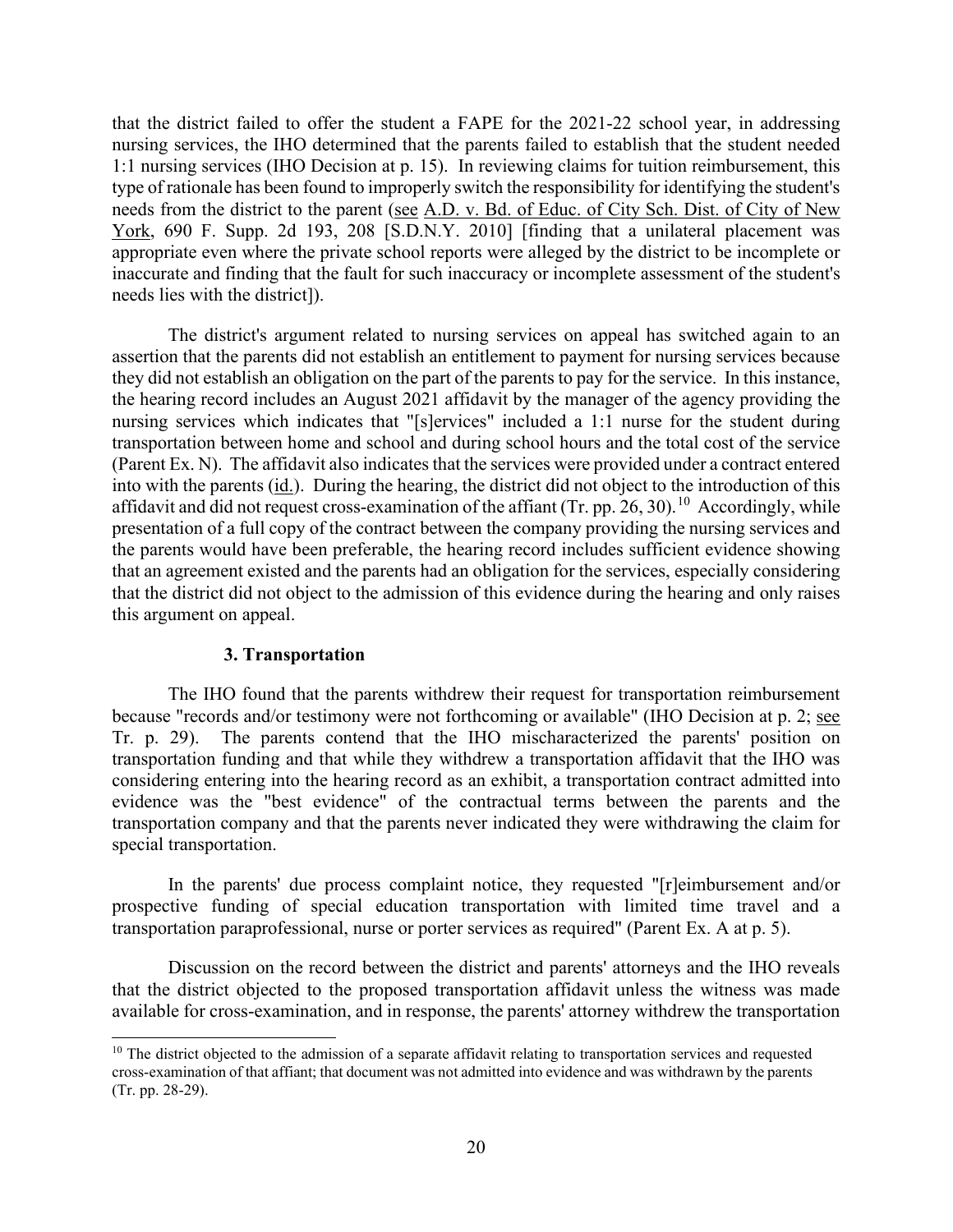affidavit (Tr. pp. 28-29). However, review of the testimony does not show that the parents or their attorney made a statement that they were withdrawing their request for transportation including transportation for the student at iBrain during the 2021-22 school year (see e.g. Tr. pp. 28-29, 36). Accordingly, based on review of the transcript, the IHO erred in finding that the reimbursement and subsequently, in the opening statement, the parents' attorney indicated that none of the issues raised by the district precluded a full award of tuition and related services, parents withdrew their request for special transportation.

Turning to the merits of the parents' request for special transportation, the May 2021 IEP called for special transportation for the student "from the closest safe curb to school," with the support of a 1:1 paraprofessional, a lift bus (noting that the student used a regular sized wheelchair), and air conditioning (Dist. Ex. 5 at pp. 55-56).

 get to and from school. However, the district contends that any "order should be limited to The district does not contend that the student does not need this level of service in order to transportation funding on days which the Student physically attended iBrain" (Ans. ¶5).

 in July 2021 for services to be provided during the 2021-22 extended school year (Parent Ex. L).  $(i_d$  at p. 1).<sup>[11](#page-20-0)</sup> In addition, the contract states a daily rate for services and indicates that "fees will student not utilizing services" ( $id$  at p. 2). The contract indicates that there will not be any termination of the agreement  $(id)$ . Although the contract includes a paragraph relating to bills for its fees on a monthly basis (id. at p. 2). In a recent case, a district court reviewed similar The hearing record includes a contract for transportation services executed by the parents According to the contract, the transportation company agreed to transport the student to and from school, noting that the student "attends [iBrain] year round for approximately 218 days based on [iBrain's], 12-month 2021-2022 School Year calendar" referring to these days as "school days" be based on school days, whether student used services or not, unless provider was at fault for deductions due to "unexcused absences, withdrawal, suspension, or any other reason" other than inclement weather, it does not indicate if a school closure due to inclement weather is counted as a "school day" (id. at p. 1). Finally, the contract indicates the transportation company will provide contracts with the same transportation company and determined that the terms of the contracts required parents "to pay fees irrespective of whether the students use[d] the services" (A.A. v. New York City Dep't of Educ., 2022 WL 523455, at \*5 [S.D.N.Y. Feb. 22, 2022]).

Considering the above, the parents have presented sufficient evidence to show the student's need for special transportation and that they are obligated to the transportation company for the delivery of special transportation services on school days.

## **C. Equitable Considerations**

 the parents. In an answer, the district "respectfully requests that the State Review Officer find . . . The parents argue that the IHO erred in failing to find that equitable considerations favor that there is no equitable bar to tuition relief, and that the [p]arents are entitled to direct funding of

<span id="page-20-0"></span> $11$  The contract capitalizes defined terms like "school days"; however, they are not capitalized in the quotations in this decision.